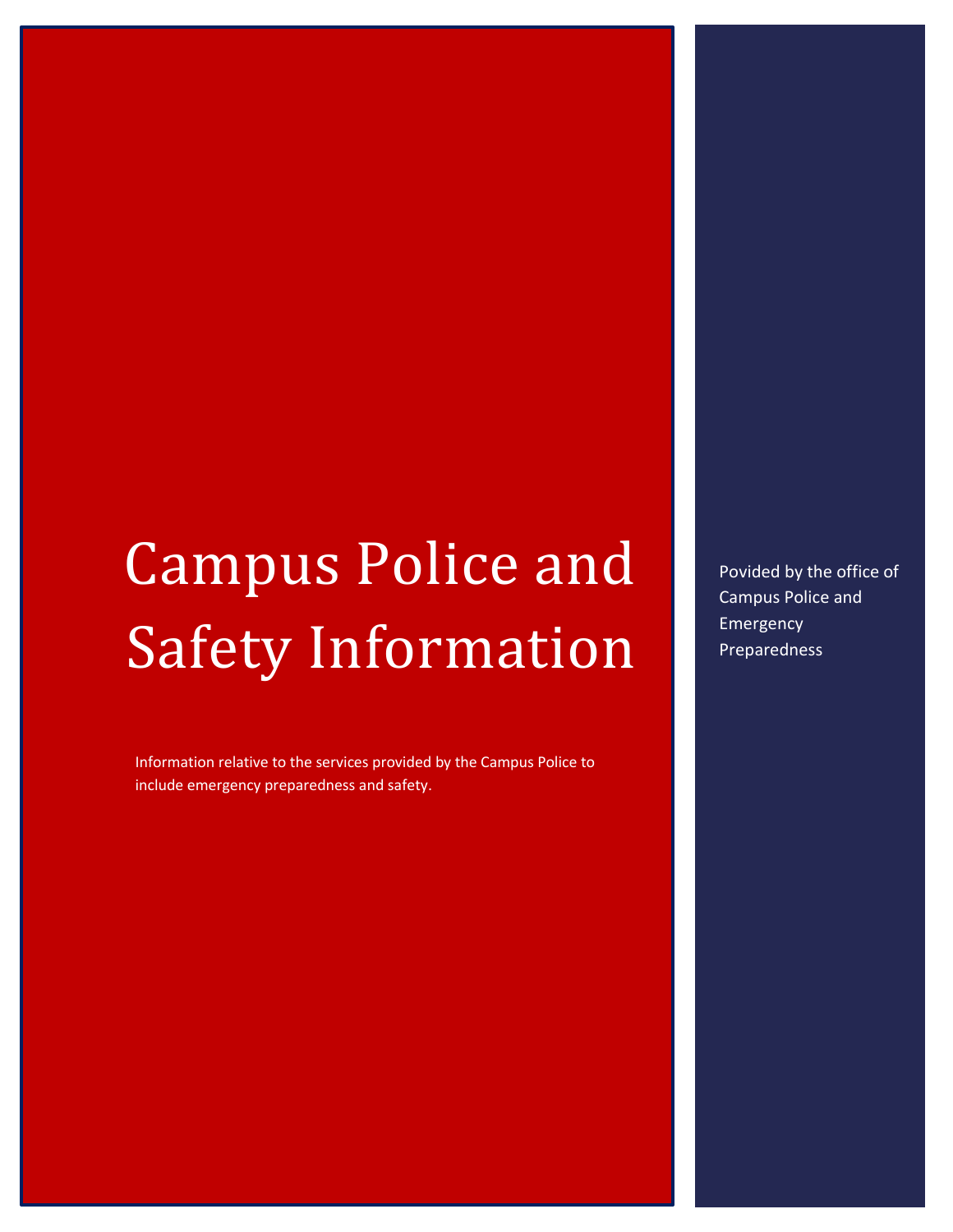# **TABLE OF CONTENTS**

| <b>Section</b> |                                      | <b>Title</b>                                                              | Page           |
|----------------|--------------------------------------|---------------------------------------------------------------------------|----------------|
| 1.0            | <b>About Campus Police</b>           |                                                                           | 1              |
| 2.0            |                                      | <b>Campus Police Locations and Contact Numbers</b>                        | $\mathbf{1}$   |
| 3.0            | <b>Behavioral Intervention Team</b>  |                                                                           | 2              |
| 4.0            |                                      | Summary of Emergency Preparedness and Safety Planning                     | 2              |
|                | 4.1                                  | <b>Building Emergency Action Plans (BEAP)</b>                             | $\overline{2}$ |
|                | 4.2                                  | <b>Emergency Quick Reference Guides</b>                                   | 3              |
|                | <b>Emergency Flip Charts</b><br>4.3  |                                                                           | 3              |
|                | <b>Emergency Notification</b><br>4.4 |                                                                           | 3              |
|                | 4.5                                  | <b>Emergency Messaging System</b>                                         | 3              |
|                | 4.6<br><b>Dial 911</b>               |                                                                           | 3              |
|                | 4.7<br>Reverse 911 System            |                                                                           | 3              |
|                | 4.8                                  | Senator's Emergency Text Messaging (SET)                                  | 4              |
|                | E-mail<br>4.9                        |                                                                           | 4              |
|                | <b>Electronic Call Tree</b><br>4.10  |                                                                           | 4              |
|                | 4.11                                 | <b>Door-to-Door Notification</b>                                          | 4              |
|                | 4.12<br><b>Fire Alarm</b>            |                                                                           | 4              |
| 5.0            | <b>Emergency Preparedness</b>        |                                                                           | 4              |
|                | 5.1                                  | Evacuation, Relocation, Lockdown/Shelter-in-Place                         | 4              |
| 6.0            | <b>Emergency Message Content</b>     |                                                                           | 5              |
|                | 6.1                                  | <b>Evacuation Alert Message</b>                                           | 5              |
|                | 6.2                                  | <b>Relocation Alert Message</b>                                           | 5              |
|                | 6.3                                  | Lockdown/Shelter-in-Place Alert Message                                   | 5              |
| 7.0            |                                      | <b>Emergency Quick Reference - Claiborne Campus</b>                       | $\overline{7}$ |
|                | 7.1                                  | <b>Emergency Contact and Other Information</b>                            | $\overline{7}$ |
|                | 7.2                                  | Evacuation, Relocation and Lockdown Procedure                             | 7              |
|                | 7.3                                  | Campus Evacuation, Relocation and Refuge Rally Points                     | 7              |
| 8.0            |                                      | Emergency Preparedness Quick Reference - Great Smoky Mountain Expo Center | 8              |
|                | 8.1                                  | <b>Emergency Contact and Other Information</b>                            | 8              |
|                | 8.2                                  | Evacuation, Relocation and Lockdown Procedure                             | 8              |
|                | 8.3                                  | Campus Evacuation, Relocation and Refuge Rally Points                     | 8              |
| 9.0            |                                      | Emergency Preparedness Quick Reference - Greeneville/Niswonger Campus     | 11             |
|                | 9.1                                  | <b>Emergency Contact and Other Information</b>                            | 11             |
|                | 9.2                                  | Evacuation, Relocation and Lockdown Procedure                             | 11             |
|                | 9.3                                  | Campus Evacuation, Relocation and Refuge Rally Points                     | 11             |
| 10.0           |                                      | Emergency Preparedness Quick Reference - Morristown                       | 12             |
|                | 10.1                                 | <b>Emergency Contact and Other Information</b>                            | 12             |
|                | 10.2                                 | Evacuation, Relocation and Lockdown Procedure                             | 12             |
|                | 10.3                                 | Campus Evacuation, Relocation and Refuge Rally Points                     | 12             |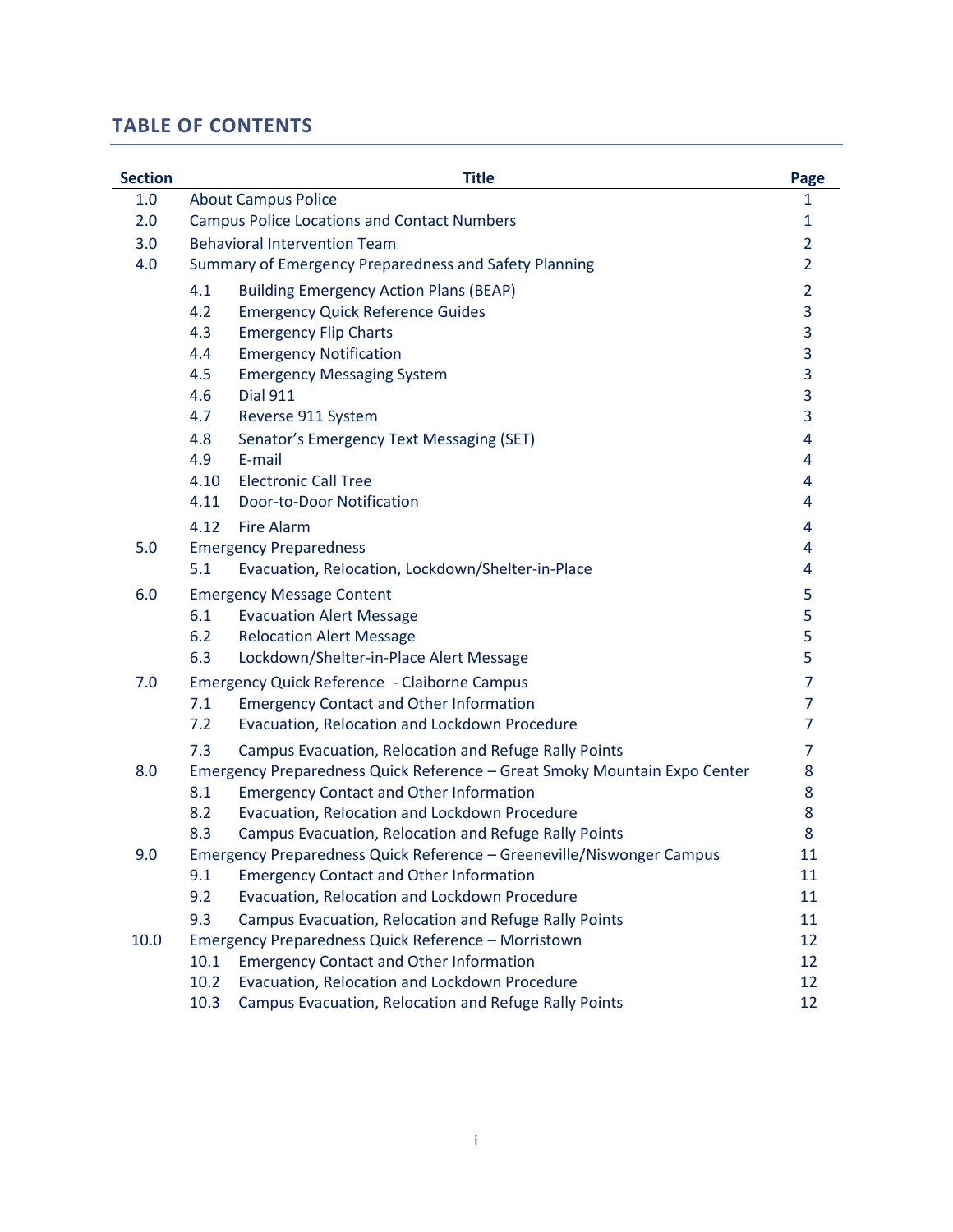# **TABLE OF CONTENTS**

| <b>Section</b> |                                            | <b>Title</b>                                                   | Page |
|----------------|--------------------------------------------|----------------------------------------------------------------|------|
| 10.0           |                                            | Emergency Preparedness Quick Reference - Morristown            |      |
|                | 10.3.1                                     | <b>Baseball Complex</b>                                        | 12   |
|                | 10.3.2                                     | <b>Campus Police Patrol Building</b>                           | 12   |
|                | 10.3.3                                     | Clifford "Bo" Henry Center for Business and Technology         | 12   |
|                | 10.3.4                                     | Doggett Math, Behavioral and Social Science                    | 13   |
|                | 10.3.5                                     | East Tennessee Regional Public Safety Center                   | 13   |
|                | 10.3.6                                     | East Tennessee Regional Public Safety Center CID/OHS           | 13   |
|                | 10.3.7                                     | East Tennessee Regional Public Safety Center/Veteran's Affairs | 13   |
|                | 10.3.8                                     | <b>Facilities Management</b>                                   | 13   |
|                | 10.3.9                                     | Jack E. Campbell College Center                                | 13   |
|                | 10.3.10                                    | Judge William H. Inman Humanities Complex                      | 13   |
|                | 10.3.11                                    | McGuffin-Jolley Natural Science                                | 14   |
|                | 10.3.12                                    | R. Jack Fishman Library                                        | 14   |
|                | 10.3.13                                    | <b>Softball Complex</b>                                        | 14   |
|                | 10.3.14                                    | Dr. Wade B. McCamey Student Services                           | 14   |
|                | 10.3.15                                    | Turf Management / Theater Lab                                  | 14   |
| 11.0           |                                            | <b>Emergency Preparedness Quick Reference - Sevierville</b>    | 15   |
|                | 11.1                                       | <b>Emergency Contact and Other Information</b>                 | 15   |
|                | 11.2                                       | Evacuation, Relocation and Lockdown Procedure                  | 15   |
|                | 11.3                                       | Campus Evacuation, Relocation and Refuge Rally Points          | 15   |
|                | 11.3.1                                     | <b>Cates-Cutshaw Hall</b>                                      | 15   |
|                | 11.3.2                                     | <b>Conner-Short Center</b>                                     | 15   |
|                | 11.3.3                                     | Kile-Ogle Hall                                                 | 15   |
|                | 11.3.4                                     | <b>Maples-Marshall Hall</b>                                    | 15   |
| 12.0           |                                            | <b>Emergency Classroom and Office Telephones</b>               | 16   |
| 13.0           |                                            | <b>Employee Parking Permits</b>                                | 16   |
|                | 13.1                                       | <b>Employee Parking Permits for Adjunct Faculty</b>            | 16   |
|                | 13.2                                       | <b>Employee Parking Violations - All Campuses</b>              | 16   |
| 14.0           |                                            | Requesting Campus Access / Keys or Fobs                        | 16   |
| 15.0           | <b>Safety Tips</b>                         |                                                                | 17   |
|                | 15.1                                       | Employee                                                       | 17   |
|                | 15.2                                       | Classroom                                                      | 17   |
|                | 15.3                                       | <b>Office</b>                                                  | 17   |
| 16.0           |                                            | <b>Institutional Policy - Campus Access</b>                    | 19   |
| 17.0           |                                            | Institutional Policy - Inclement Weather                       | 24   |
| 18.0           |                                            | Institutional Policy - Firearms and Other Weapons              | 26   |
| 19.0           | <b>Bomb Threat Information Sheet</b><br>31 |                                                                |      |

# **REMEMBER: IF YOU SEE, HEAR, OR ARE INFORMED IN ANY MANNER OF A CRIME THAT IS, HAS, OR MAY OCURR, ON OR OFF CAMPUS PLEASE CONTACT CAMPUS POLICE.**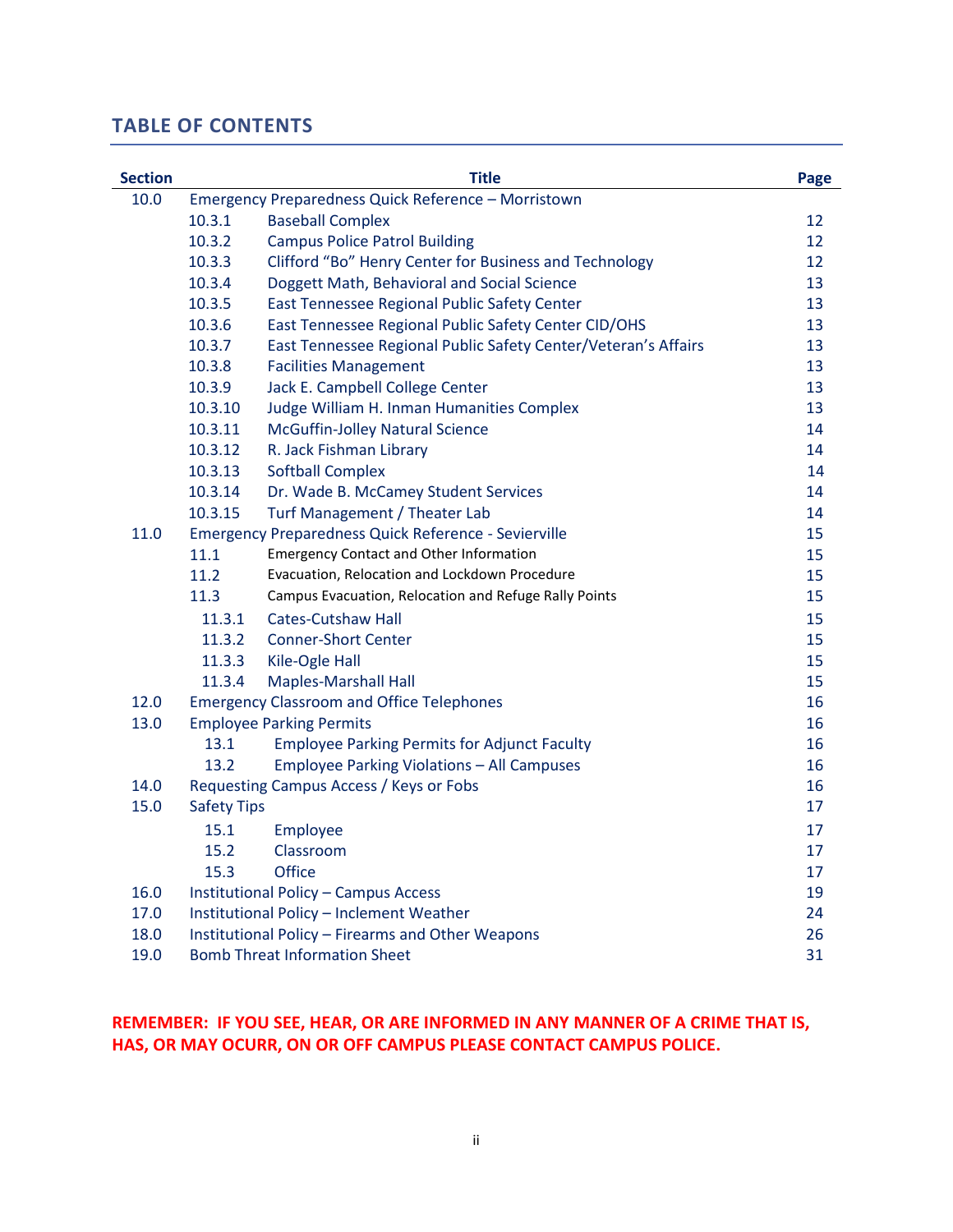## **1.0 ABOUT CAMPUS POLICE**

The Walters Sate Campus Police Department has offices located on each campus and are staffed with Peace Officer Standards and Training (POST) certified police officers. Campus police officers have full law enforcement authority on all campuses. Officers are responsible for providing professional police coverage to include, vehicle and foot patrol, answering calls for service, conducting safety checks, completing offense, incident, injury and automobile accident reports, and conducting investigations. Should you need campus police and/or safety services you may contact us at your respective campus as outlined below.

## **2.0 CAMPUS POLICE LOCATIONS AND CONTACT NUMBERS:**

# **2.1 CLAIBORNE**– 1325 CLAIBORNE STREET,

- TAZEWELL, TENNESSEE 37879
	- o Campus police services provided by Tazewell City Police
	- o Substation office located on the first floor near the front stairwell entrance

## **Contact Numbers:**

- o Emergency: 9-1-1
- o Tazewell Police Department: 423-626-5104
- o Campus Police extension 4778
- o Campus Police from land line or cell phone – 423-851-4778

## **2.3 MORRISTOWN –** 500 S. DAVY CROCKETT

#### PARKWAY, MORRISTOWN, TENNESSEE 37813

- o Campus police officers on duty daily
- o Located at the front entrance of the campus **Contact Numbers:** 
	- o Emergency: 9-1-1
	- o Campus extension 6752
	- o From land line or cell phone 432-585- 6752

#### **2.5 SEVIERVILLE** – 1720 OLD NEWPORT HIGHWAY, SEVIERVILLE, TENNESSEE 37876

- o Campus police officers on duty daily
- o Located in the front lobby of Maples-Marshall Hall

#### **Contact Numbers:**

- o Emergency 9-1-1
- o Campus extension 5813
- o From land line or cell phone 865-774- 5813

# **2.2 GREENEVILLE/NISWONGER CAMPUS** – 221

N. COLLEGE STREET, GREENEVILLE, TENNESSEE 37743

- o Campus police officers on duty daily
- o Located in room 126 **Contact Numbers:**
	- o Emergency: 9-1-1
	- o Campus Police extension 7961
	- o Campus Police from land line or cell phone – 423-798-7961

## **2.4 NEWPORT CAMPUS** 115 MULBERRY STREET, NEWPORT TN 37821

- o Campus police services provided by Newport City Police
- o **Contact Numbers:**
	- o Emergency: 9-1-1
	- o Newport Police Department 423-623-556
	- o Campus extension
	- o From land line or cell phone -

# **2.6 WHITE PINE/EXPO** - 1615 PAVILION

## DRIVE, WHITE PINE, TN 37890

o Campus patrolled by White Pine City Police and WSCC Police daily

#### o **Contact Numbers:**

- o Emergency: 9-1-1
- o White Pine Police Department 865-674- 2555
- o Campus Police extension 6752
- o Campus police from land line or cell phone – 423-585-6752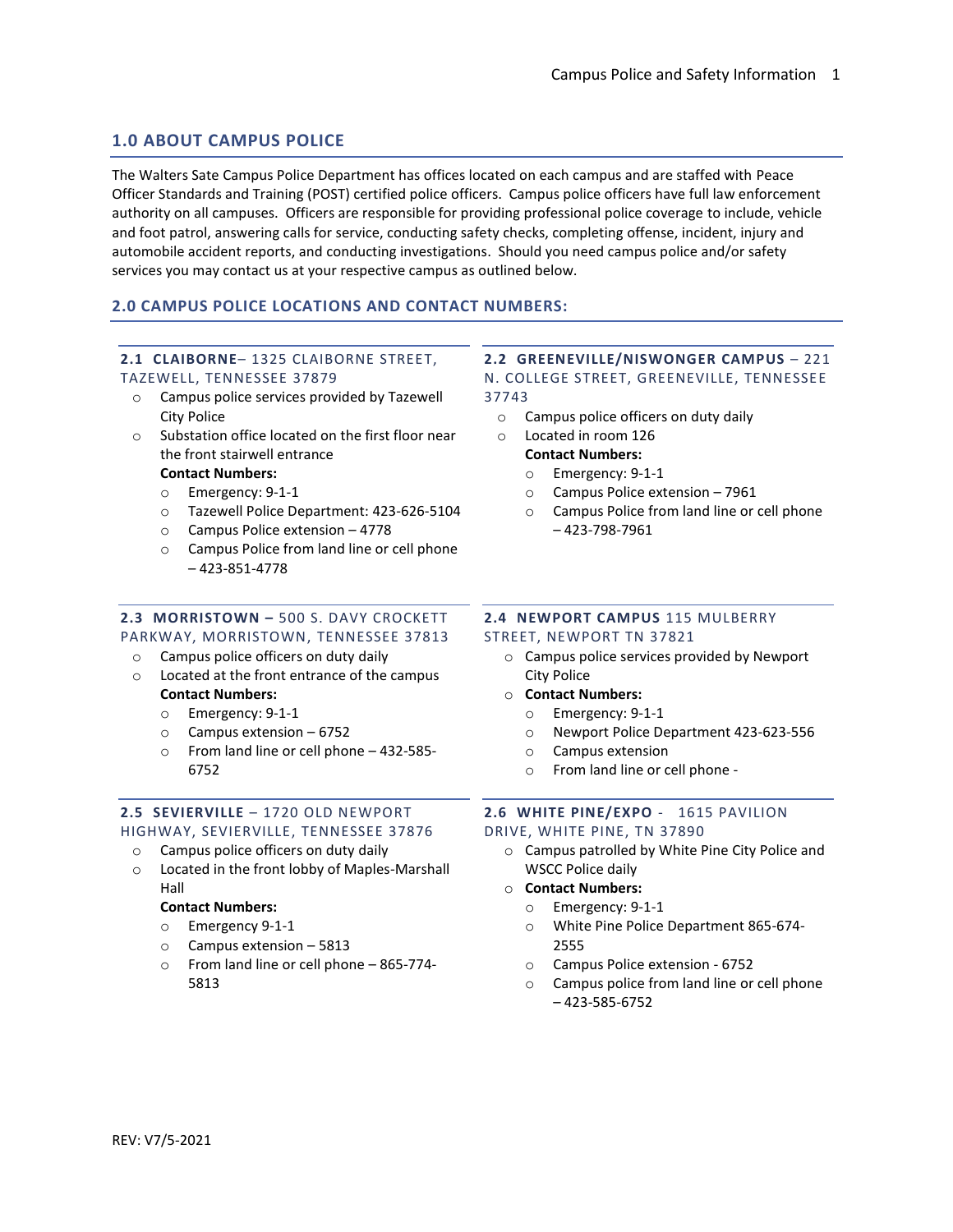## **3.0 BEHAVORAL INTERVENTION TEAM**

The purpose of the Behavioral Intervention Team (BIT) is to provide guidelines for threat assessment at Walters State Community College. The guidelines are set forth to enable students and college personnel the ability to identify the resources, programs and procedures to enhance the safety of the college environment. The goal of the BIT is to provide assessment and monitoring of reported concerning or potentially violent or harmful behaviors of students and employees. Violence, intimidation, or threats of violence, both specific and implied, will not be tolerated. Any concerning behavior should be reported to BIT so that immediate assessment can be pursued. The college reserves the right to take strong disciplinary or law enforcement action in attempting to prevent violent or potentially violent acts.

To report an incident to BIT look for the BIT icon on the Web on the following pages: Walters State home page, campus safety, counseling, student affairs, academic affairs and Human Resources or follow this link: [https://www.ws.edu/student-services\\_app/behavior\\_report/](https://www.ws.edu/student-services_app/behavior_report/)

## **4.0 SUMMARY OF EMERGENCY PREPAREDNESS AND SAFETY PLANNING**

Emergency preparedness and safety planning is not the sole responsibility of one or two departments across campus. It is the responsibility of each employee of the college. **We are each responsible for our own safety**. As an instructor or any employee of the college, you have the added responsibility to lead, guide and direct students when a harmful or emergency event occurs.

The college has developed a comprehensive all hazards emergency plan which is based on the National Incident Management (NIMS) and Incident Command Systems (ICS) that sets specific protocols for emergency service personnel, both campus and local responders, to be able to interact and work together quickly and efficiently.

Two teams are responsible for the planning process on our campuses:

- **The College Emergency Response Management Team (CERMT) –** CERMT is the governing executive body of WSCC Emergency Preparedness Planning and Management.
- **The College Emergency Response Team (CERT) –** CERT is responsible for the development and execution of the **Building Emergency Action Plan (BEAP).** The CERT team consists of:
	- Primary and Secondary building coordinators and designees and
	- Floor and Area coordinators and designees

## **4.1 BUILDING EMERGENCY ACTION PLAN (BEAP)**

Each Building Emergency Action Plan (BEAP) addresses the following emergency actions: Evacuation, Relocation, Lockdown/Shelter-in-Place. Each BEAP has designated evacuation rally points outside each building and designated relocation areas inside the building. The lockdown protocol is universal to all buildings. You are encouraged to be familiar with the following:

- At least two of the nearest unobstructed exits to your work area leading out of the building
- The location of the designated evacuation rally point outside the building occupied
- The designated relocation area within your building
- And the protocol for evacuation, relocation and lockdown/sheltering-in-place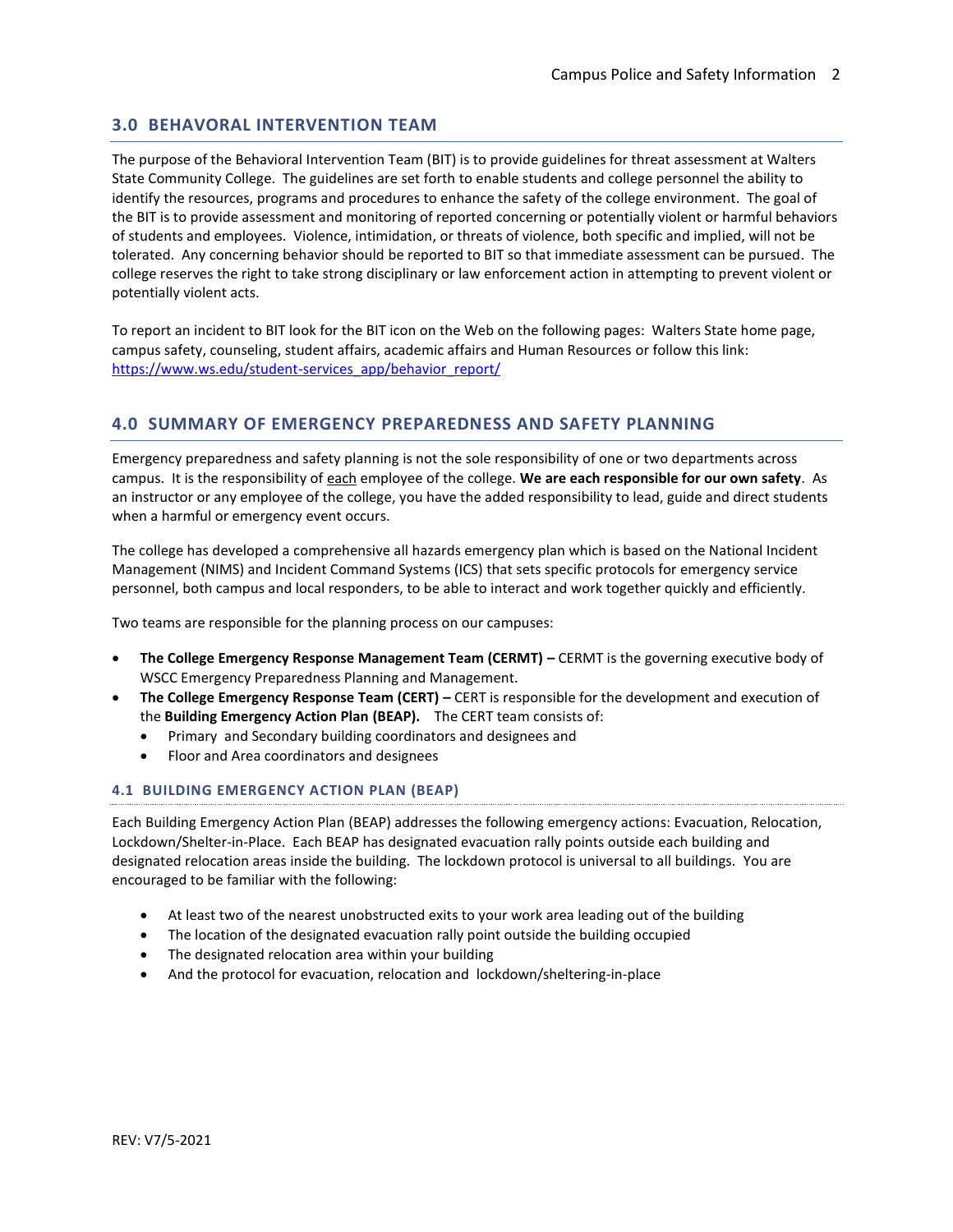## **4.2 EMERGENCY QUICK REFERENCE GUIDES**

Please refer to page seven for Emergency Preparedness Quick Reference Guide for each campus location and building. This guide provides information such as emergency action procedures and locations of rally points and refuge areas.

## **4.3 EMERGENCY FLIP CHARTS**

Each office suite and classroom on each campus should have displayed an emergency response guide detailing various emergencies and direction as to how to handle each situation. Should your area not have this chart displayed contact Morristown Campus Police secretary during regular business hours at 423-585-6753.

## **4.4 EMERGENCY NOTIFICATION:**

If there is a significant emergency on or approaching campus that will affect a campus building or buildings, notifications will be disseminated most immediately in one of the following ways:

#### **4.5 EMERGENCY MESSAGING SYSTEM (EMS)**

The Emergency Messaging System at WSCC provides that an emergency message can be sent directly to each classroom and office via the telephone speaker system. Please ensure that the speaker system on the telephone in your classroom or office has not been turned down or muted. In progress telephone calls will be overridden with the emergency message. In addition, speakers with scrolling text bars are present in hallways. If at any time a message is received via the EMS system, listen carefully and follow the instructions as given.

*This is why it is imperative that you be familiar with evacuation and relocation areas for the building you occupy as well as lockdown procedures.*

## **4.6 DIAL 911**

In an extreme emergency, and if campus police cannot be reached, dial 9-1-1. Each office and classroom phone will directly dial 911 without having to dial a number for an outside line. If you cannot reach, a campus police officer, or the situation warrants greater resources, dial 911. Be prepared to give them your name, specific location, circumstances, number of any injured and if known a description of any suspect/intruder. Remain on the line if possible.

#### **4.7 REVERSE 911 SYSTEM**

As part of the emergency messaging system, WSCC also has implemented a reverse 911 system. Anytime 911 is dialed, the local 911-dispatch operator is notified in addition to campus police. Our telephone system sends us an automated message to inform campus police of the extension number the call came from. In addition, the 911 operator will contact campus police to get further information as whether they need to send emergency assistance.

Use caution when dialing long distance numbers beginning 9-1 and then the telephone number, as a significant hesitation after dialing 9 and 1 it will result in the call being picked up by the system as a 911 call. If this should happen and campus police or 911 will call your extension, please pick up the call and explain what happened. Otherwise, campus police officers or local officers must respond to your area to check on your well-being. It is better to acknowledge the call was not an actual emergency.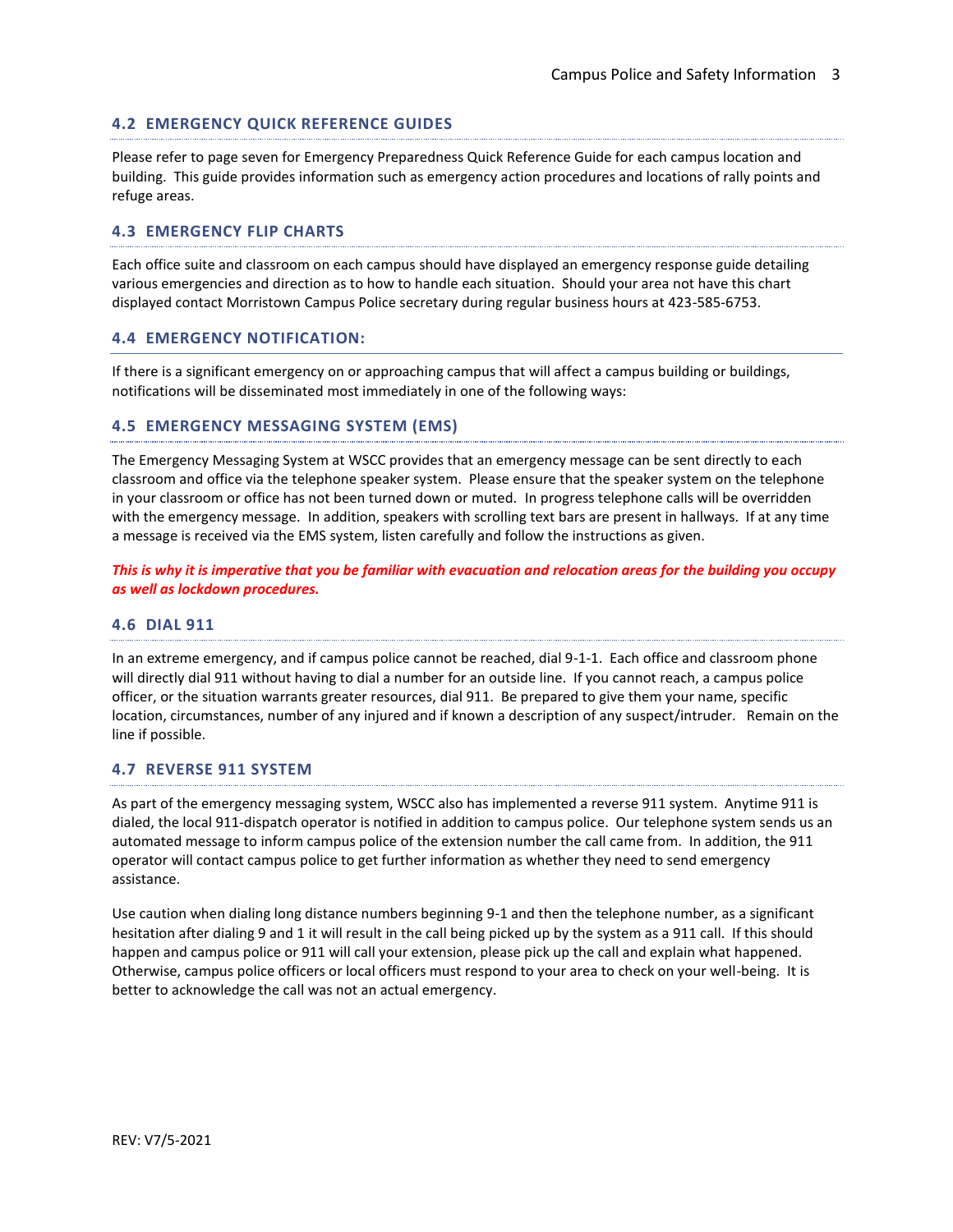## **4.8 SENATOR'S EMERGENCY TEXT MESSAGING (SET)**

An additional form of communication that institution has is the Senator's Emergency Text messaging system or SET. You can register to receive emergency text messages via our homepage at <https://asp.schoolmessenger.com/waltersstate/subscriber/> or just go to the homepage and click on the SET icon and follow instructions for registration. *YOU WILL HAVE TO RENEW YOUR SUBSCRIPTION EACH YEAR TO KEEP YOUR ALERT ACCESS ACTIVE.*To do this log into the system as you normally would to update your information.

#### **4.9 E-MAIL**

E-mail notification will also be made at your current campus e-mail address.

## **4.10 ELECTRONIC CALL TREE**

The college has implemented an electronic call tree that will be activated during emergencies and severe inclement weather that will notify WSCC employees of delays and closings. The on-duty Campus Police Officer will activate the system when necessary. Be sure your contact information is kept up to date through the Human Resources Office.

## **4.11 DOOR-TO-DOOR NOTIFICATION**

Depending upon circumstances or electronic and telephone equipment failure, it may be necessary for an emergency alert to be delivered by campus police, other college staff, or local responders by going door to door. The messenger will fully identify himself or herself as such and immediately give information and direction.

#### **4.12 FIRE ALARM**

If at any time the fire alarm sounds, immediately evacuate the building. Campus police will not know the status of your building until they, and the fire department and/or maintenance staff, check the building to ensure its safety. Remain in the designated evacuation rally point for your building until cleared to return to the building by campus police or local emergency responders**.**

## **5.0 EMERGENCY PREPAREDNESS**

#### **5.1 EVACUATION, RELOCATION, LOCK DOWN/SHELTER-IN-PLACE**

Walters State Community College has a campus wide emergency preparedness plan in place as well as designated teams prepared to execute the emergency plan for the campus, or for a particular building, should the need arise. In addition, Walters State has an emergency alert and text system in place that when activated by campus police or other approved staff, sends an audible tone/voice alert throughout corridors, classrooms, and offices utilizing speaker/text systems in the corridors and telephone speakers in classrooms and offices. The voice alert message will give specific instructions as to the emergency action that is needed relative to the emergency at hand. Building, floor, and area coordinators execute the building plan according to evacuation and relocation areas specified for the specific building occupied or execute the lock down/shelter-in place plan if warranted. **All persons should follow instructions given and remain in the specified location until released by campus police, building coordinators, or other emergency responders.** Individuals who have register for Senators Emergency Alerts (SET) will also receive a text message.

Resources can be found online at: <https://ws.edu/student-services/campus-safety/emergency/>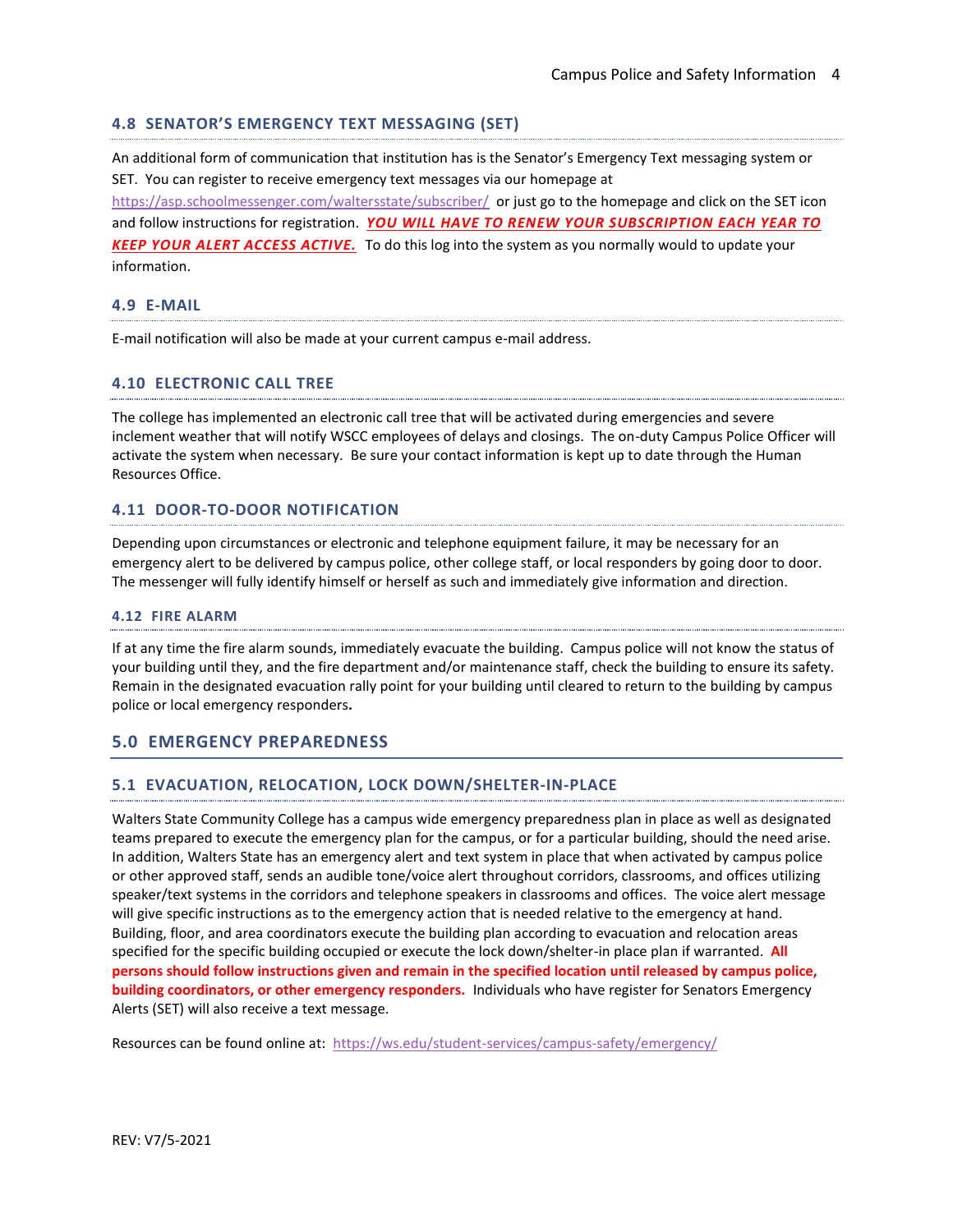## **ATTENTION**

6.1 EVACUATION ALERT MESSAGE

6.2 RELOCATION ALERT MESSAGE

This is an evacuation emergency alert. Please exit the building via the nearest unobstructed exit. Proceed to the designated outside rally point for the building occupied. Please follow directions of instructors, building, floor, area coordinators and emergency responders. This is an evacuation alert.

## **ATTENTION**

This is a relocation emergency alert. Please proceed to the designated relocation area located inside the building occupied. Please follow directions of instructors, building, floor, area coordinators and emergency responders. This is a relocation alert

## **ATTENTION**

6.3 LOCK DOWN/SHELTER-IN-PLACE ALERT MESSAGE

This is a lockdown/shelter-in-place emergency alert. Please close and lock or barricade your door. Close blinds and turn out lights. Silence all cell phones. Remain in the area you are in until contacted by emergency response personnel. This is a lockdown/shelter-in-place alert.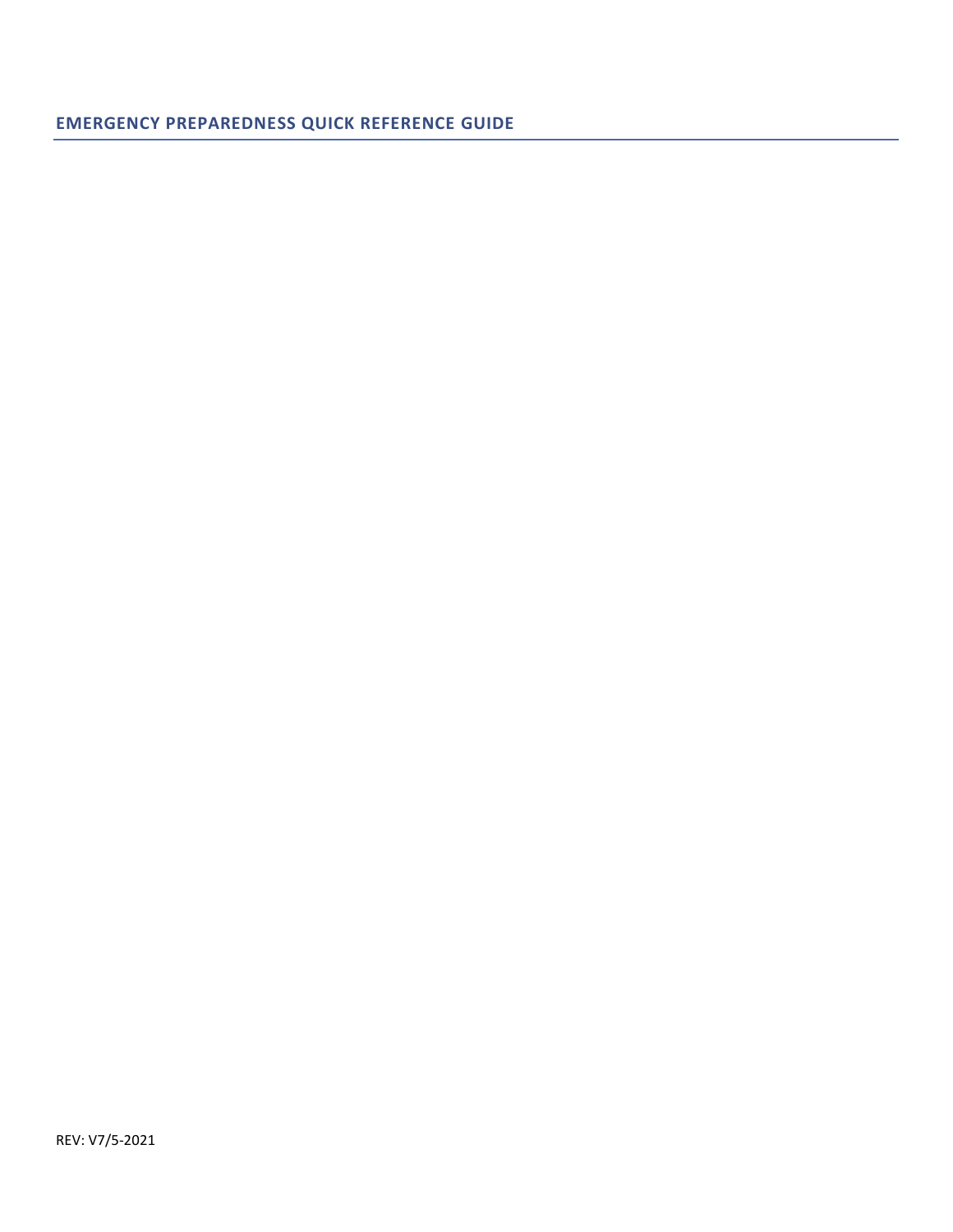## **7.0 EMERGENCY QUICK REFERENCE GUIDE– CLAIBORNE CAMPUS**

## **7.1 EMERGENCY CONTACT AND OTHER INFORMATION**

| Local Law Enforcement/Emergency Services       | 911                                                  |
|------------------------------------------------|------------------------------------------------------|
| <b>Tazewell City Police Department</b>         | 423-626-5104                                         |
| On campus sub-station for Tazewell City Police | 423-851-4778                                         |
| <b>Emergency Radio Channel</b>                 |                                                      |
| Campus Address                                 | 1325 Claiborne Street, New Tazewell, Tennessee 37879 |
|                                                |                                                      |

## **7.2 EVACUATION, RELOCATION AND LOCKDOWN PROCEDURE**

| <b>Evacuation Procedure</b> | Exit building via the nearest emergency exit, to the designated outside rally point.                              |
|-----------------------------|-------------------------------------------------------------------------------------------------------------------|
| <b>Relocation Procedure</b> | Exit/Clear, work area and advance to designated interior relocation area.                                         |
| Lockdown Procedure          | Close, lock, barricade door, turn out lights, move away from windows and door. Remain<br>in area to await rescue. |
| Shelter-in-Place            | Close windows and doors and restrict airflow as much as possible. Remain in location<br>until further advised.    |
| Refuge Area                 | Front of elevator, on each floor not at ground level                                                              |

## **7.3 CAMPUS EVACUATION, RELOCATION AND REFUGE RALLY POINTS**

| <b>Evacuation Rally Point</b> | Front student parking lot                   |
|-------------------------------|---------------------------------------------|
| <b>Relocation Area</b>        | Rooms 075, 076, 080                         |
| Refuge Area                   | In front of Elevator ground and first floor |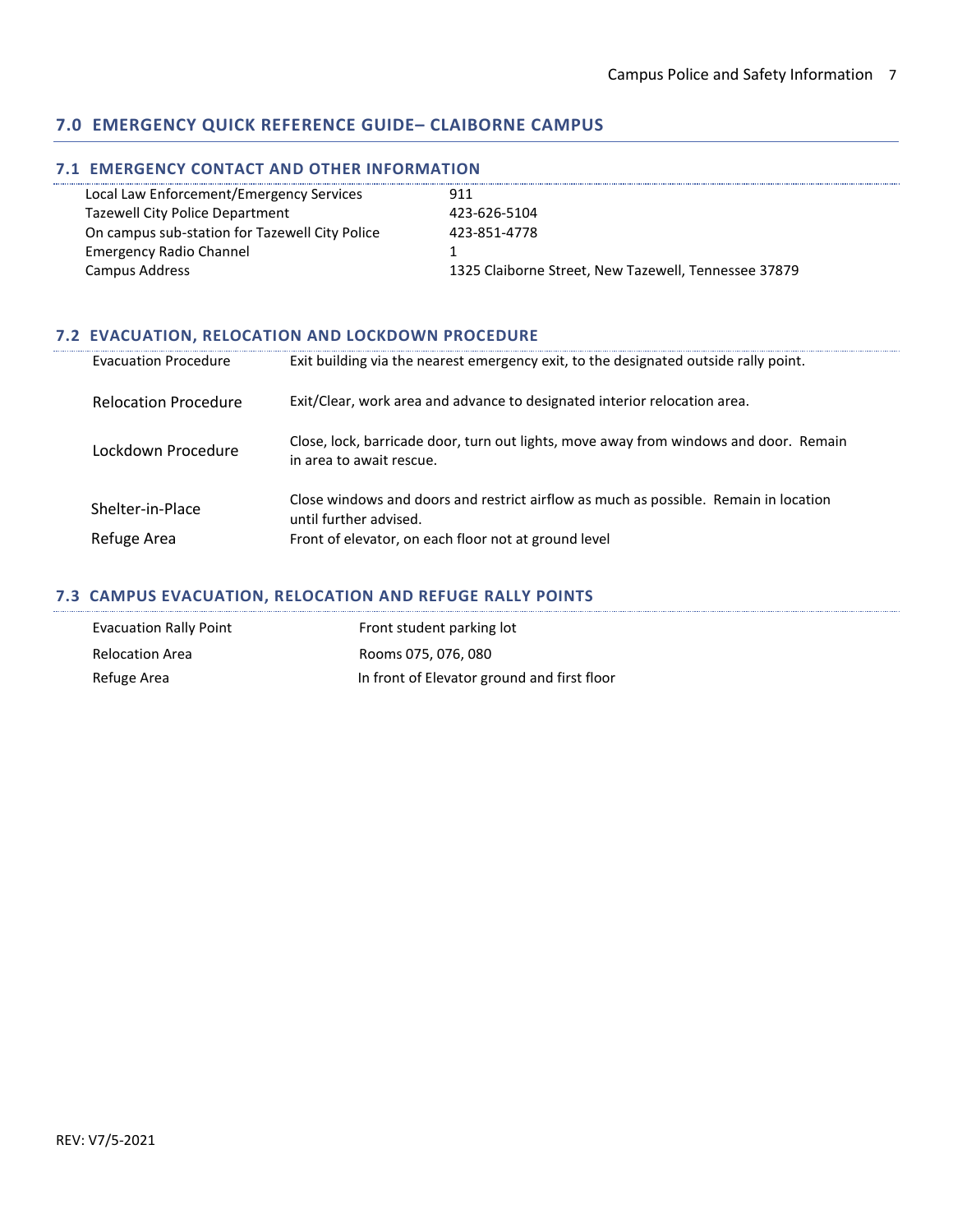# **8.0 EMERGENCY PREPAREDNESS QUICK REFERENCE GUIDE - GREAT SMOKY MOUNTAIN EXPOSITION CENTER**

## **8.1 EMERGENCY CONTACT AND OTHER INFORMATION**

| Local Law Enforcement/Emergency Services | 911                                              |
|------------------------------------------|--------------------------------------------------|
| White Pine Police Department             | 865-674-2555                                     |
| <b>Morristown Campus Police</b>          | 423-585-6762                                     |
| <b>Emergency Radio Channel</b>           |                                                  |
| Campus Address                           | 1615 Pavilion Drive, White Pine, Tennessee 37890 |

## **8.2 EVACUATION, RELOCATION AND LOCKDOWN PROCEDURE**

| <b>Evacuation Procedure</b> | Exit building via the nearest emergency exit, to the designated outside rally point.                              |
|-----------------------------|-------------------------------------------------------------------------------------------------------------------|
| <b>Relocation Procedure</b> | Exit/Clear, work area and advance to designated interior relocation area.                                         |
| Lockdown Procedure          | Close, lock, barricade door, turn out lights, move away from windows and door. Remain in<br>area to await rescue. |
| Shelter-in-Place            | Close windows and doors and restrict airflow as much as possible. Remain in location until<br>further advised.    |

## **8.3 CAMPUS EVACUATION, RELOCATION AND REFUGE RALLY POINTS**

| Evacuation Rally Point | Parking Lot, front entrance side of building near Agriculture Blvd.          |
|------------------------|------------------------------------------------------------------------------|
| <b>Relocation Area</b> | Stairwell in judge's stand and North, South, East, West corners of the arena |
| Refuge Area            | None designated, all floors at ground level                                  |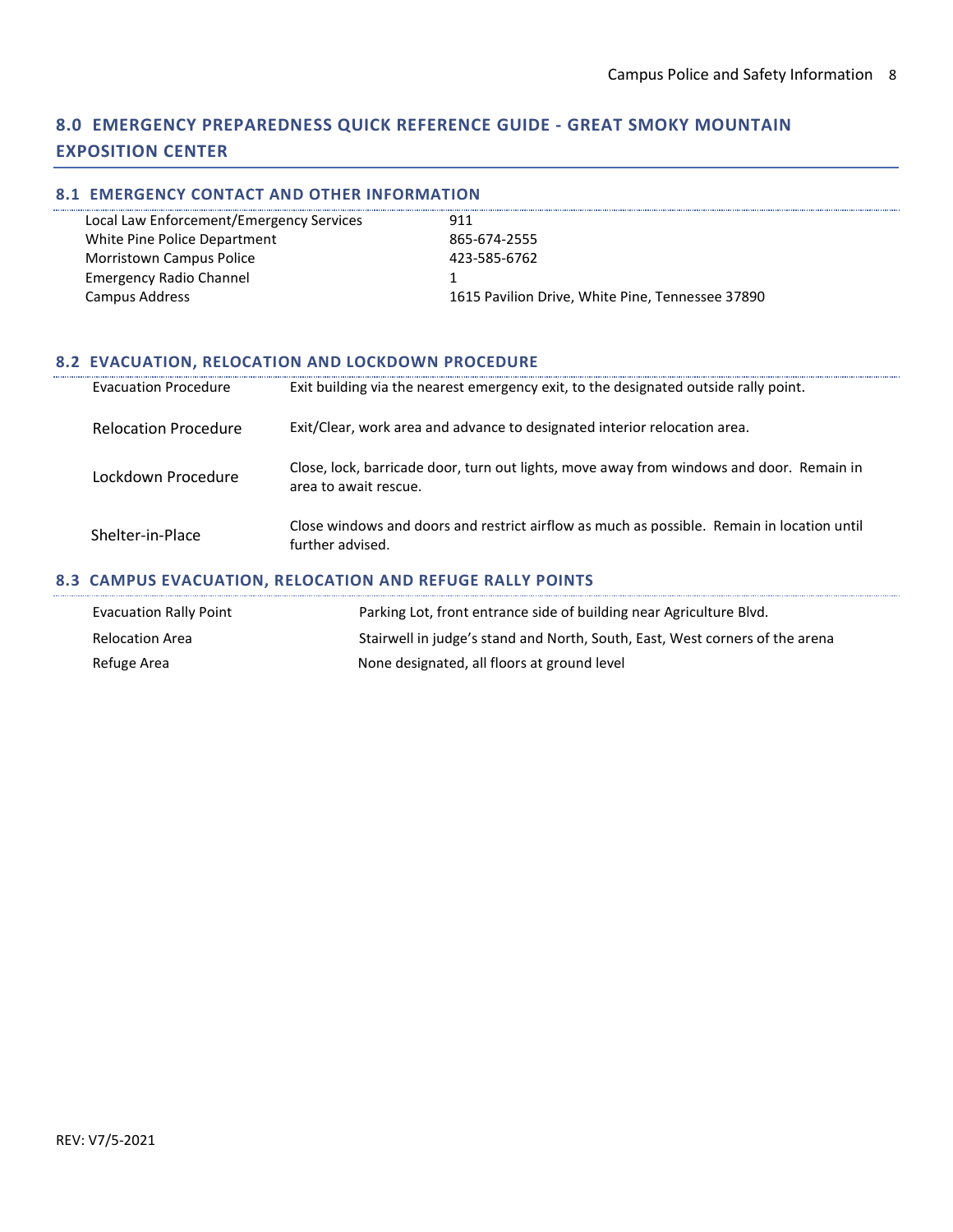## **9.0 EMERGENCY PREPAREDNESS QUICK REFERENCE GUIDE– GREENEVILLE/NISWONGER CAMPUS**

## **9.1 EMERGENCY CONTACT AND OTHER INFORMATION**

| Local Law Enforcement/Emergency Services | 911                                                    |
|------------------------------------------|--------------------------------------------------------|
| Campus Police                            | 423-798-7961                                           |
| <b>Emergency Radio Channel</b>           |                                                        |
| Campus Address                           | 221 North College Street, Greeneville, Tennessee 37743 |
|                                          |                                                        |

## **9.2 EVACUATION, RELOCATION AND LOCKDOWN PROCEDURE**

| Evacuation<br>Procedure | Exit building via the nearest emergency exit, to the designated outside rally point.                              |
|-------------------------|-------------------------------------------------------------------------------------------------------------------|
| Relocation<br>Procedure | Exit/Clear, work area and advance to designated interior relocation area.                                         |
| Lockdown<br>Procedure   | Close, lock, barricade door, turn out lights, move away from windows and door. Remain<br>in area to await rescue. |
| Refuge Area             | Front of elevator, on each floor not at ground level                                                              |
| Shelter-in-Place        | Close windows and doors and restrict airflow as much as possible. Remain in location<br>until further advised.    |

## **9.3 CAMPUS EVACUATION, RELOCATION AND REFUGE RALLY POINTS**

| <b>Evacuation Rally Point</b> | Faculty and Staff parking lot #3 on Main Street and parking lot of Tusculum<br>Monument Company across Tusculum Blvd. |
|-------------------------------|-----------------------------------------------------------------------------------------------------------------------|
| <b>Relocation Area</b>        | First floor in the Lyceum and Room 142                                                                                |
| Refuge Area                   | Front of elevator, on each floor not ground level                                                                     |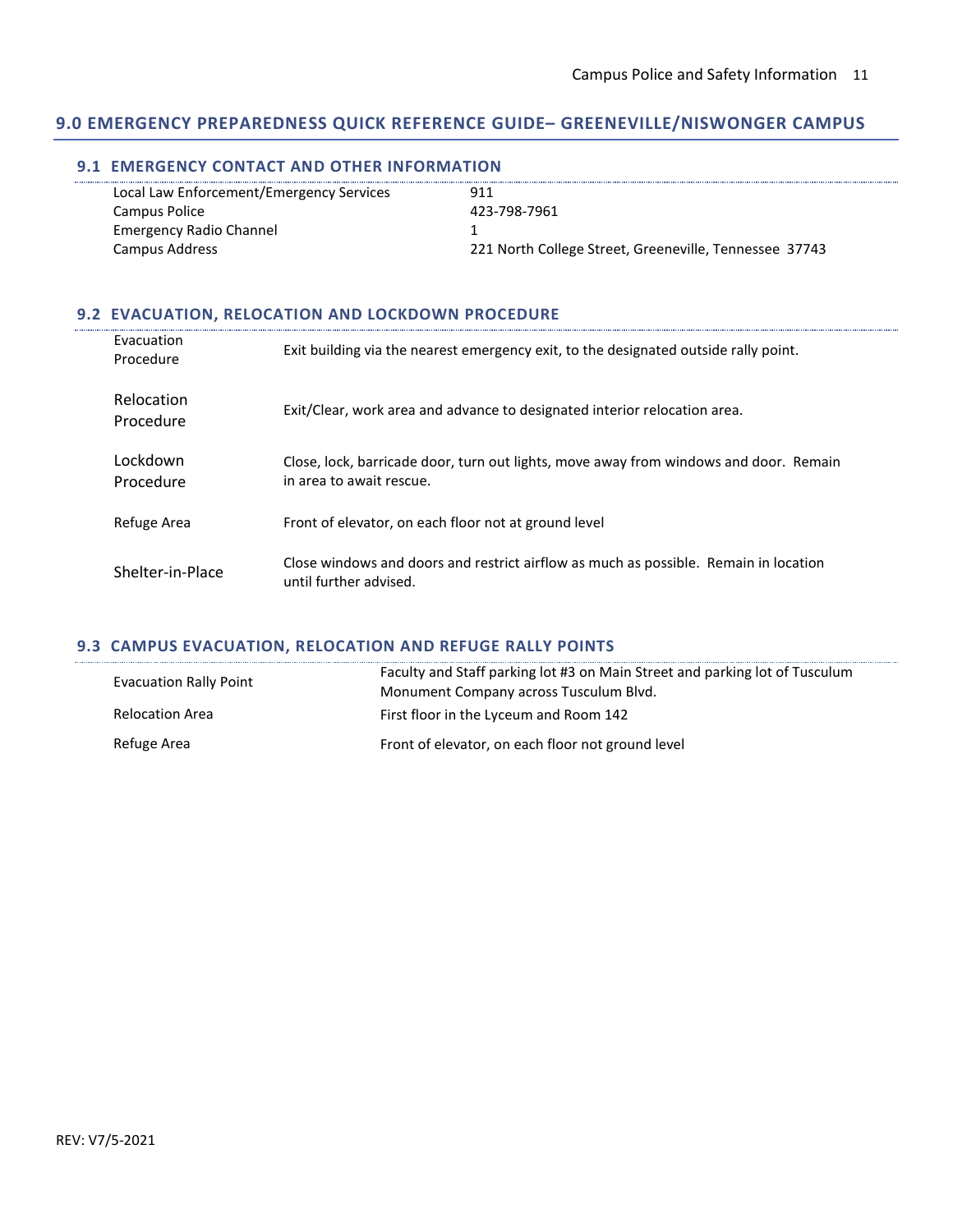## **10.0 EMERGENCY PREPAREDNESS QUICK REFERENCE GUIDE- MORRISTOWN**

#### **10.1 EMERGENCY CONTACT INFORMATION**

| Local Law Enforcement/Emergency Services | 911                                                       |
|------------------------------------------|-----------------------------------------------------------|
| Campus Police                            | 423-585-6752                                              |
| <b>Emergency Radio Channel</b>           |                                                           |
| Campus Address                           | 500 S. Davy Crockett Parkway, Morristown, Tennessee 37813 |

## **10.2 EVACUATION, RELOCATION AND LOCKDOWN PROCEDURE**

| <b>Evacuation Procedure</b> | Exit building via the nearest emergency exit, to the designated outside rally point.                              |
|-----------------------------|-------------------------------------------------------------------------------------------------------------------|
| <b>Relocation Procedure</b> | Exit/Clear, work area and advance to designated interior relocation area.                                         |
| Lockdown Procedure          | Close, lock, barricade door, turn out lights, move away from windows and door. Remain in<br>area to await rescue. |
| Refuge Area                 | Front of elevator, on each floor not at ground level                                                              |
| Shelter-in-Place            | Close windows and doors and restrict airflow as much as possible. Remain in location until<br>further advised.    |

## **10.3 CAMPUS EVACUATION, RELOCATION AND REFUGE RALLY POINTS**

## **10.3.1 BASEBALL COMPLEX**

| <b>Evacuation Rally Point</b> | Staff lot E                                       |
|-------------------------------|---------------------------------------------------|
| Relocation Area               | Interior dressing area                            |
| Refuge Area                   | None designated, one level ground floor building. |

## **10.3.2 CAMPUS POLICE PATROL OFFICE**

| <b>Evacuation Rally Point</b> | Staff lot B <sub>2</sub>                          |
|-------------------------------|---------------------------------------------------|
| <b>Relocation Area</b>        | Interior dressing area                            |
| Refuge Area                   | None designated, one level ground floor building. |

## **10.3.3 CLIFFORD "BO" HENRY CENTER FOR BUSINESS AND TECHNOLOGY**

| <b>Evacuation Rally Point</b> | Disabled parking lot N                                                |
|-------------------------------|-----------------------------------------------------------------------|
| <b>Relocation Area</b>        | Room 150 or other designated areas                                    |
| Refuge Area                   | Second floor lobby area near room 278, elevator and Evacu-trac chair. |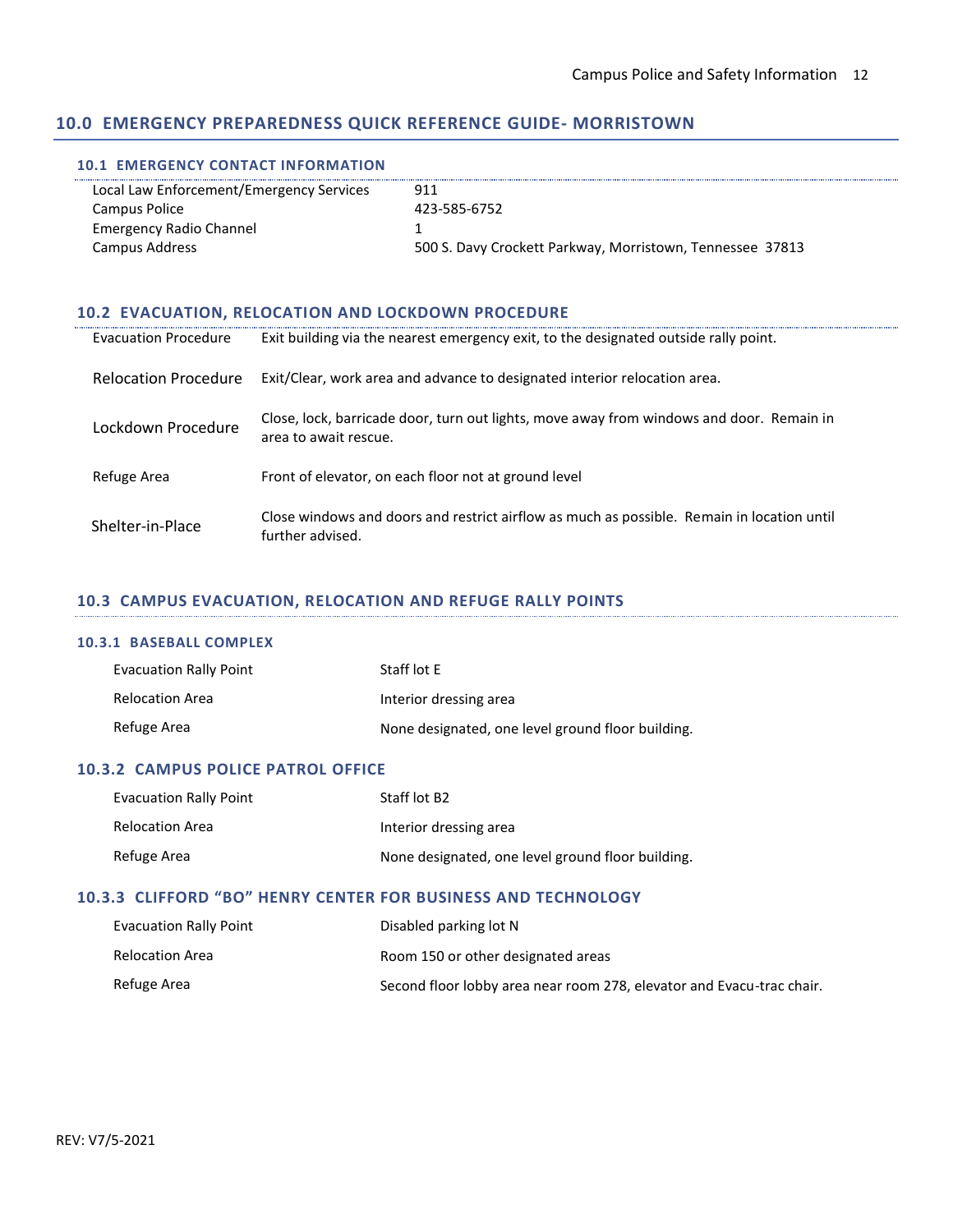## **10.3.4 DOGGETT MATH, BEHAVIORAL AND SOCIAL SCIENCE**

| <b>Evacuation Rally Point</b> | Outside of the rear gate of baseball field located below the BCM building |
|-------------------------------|---------------------------------------------------------------------------|
| Relocation Area               | First floor hall (Avoid Lobby)                                            |
| Refuge Area                   | Area in front of second floor elevator.                                   |

## **10.3.5 EAST TENNESSEE REGIONAL PUBLIC SAFETY CENTER**

| <b>Evacuation Rally Point</b> | Driving track                                                                                                                       |
|-------------------------------|-------------------------------------------------------------------------------------------------------------------------------------|
| Relocation Area               | Interior rooms 108, 109, 132, 134, 144, and 159. Interior offices 136, 139.<br>Hall in front of rooms 120, 127, 140, 155, 156, 159. |
| Refuge Area                   | None designated, one level ground floor building.                                                                                   |

## **10.3.6 EAST TENNESSEE REGIONAL PUBLIC SAFETY CENTER/CRIMINAL INVESTATIONS (CID), OFFICE OF HOMELAND SECURITY (OHS) AND OTHER LEASING ENTITIES**

| Evacuation Rally Point | Driving track                                     |
|------------------------|---------------------------------------------------|
| Relocation Area        | Stairwell near classroom and hall "A"             |
| Refuge Area            | None designated, one level ground floor building. |

## **10.3.7 EAST TENNESSEE REGIONAL PUBLIC SAFETY CENTER / VETERANS AFFAIRS**

| <b>Evacuation Rally Point</b> | Driving track                                                                              |
|-------------------------------|--------------------------------------------------------------------------------------------|
| <b>Relocation Area</b>        | Exit through interior wooden door to Public Safety are to be escorted to<br>driving track. |
| Refuge Area                   | None designated, one level ground floor building.                                          |

## **10.3.8 FACILITIES MANAGEMENT**

| <b>Evacuation Rally Point</b> | Student lot P                                             |
|-------------------------------|-----------------------------------------------------------|
| <b>Relocation Area</b>        | Natural Science Building, first floor hall at stairwell B |
| Refuge Area                   | None designated, one level ground floor building.         |

## **10.3.9 DR. JACK E. CAMPBELL COLLEGE CENTER**

| <b>Evacuation Rally Point</b> | North End – Staff Parking Lot B2                            |
|-------------------------------|-------------------------------------------------------------|
|                               | South End – Student Parking Lot C3                          |
| Relocation Area               | Ramp and stairwell areas, without glass windows.            |
| Refuge Area                   | None designated, ramp access provided inside to all levels. |

#### **10.3.10 JUDGE WILLIAMS H. INMAN HUMANITIES COMPLEX**

| <b>Evacuation Rally Point</b> | Student parking lot A4                                                         |
|-------------------------------|--------------------------------------------------------------------------------|
| <b>Relocation Area</b>        | Interior hall located in center of building.<br>Hall in front of rooms 134-138 |
| Refuge Area                   | None designated, one level ground floor building.                              |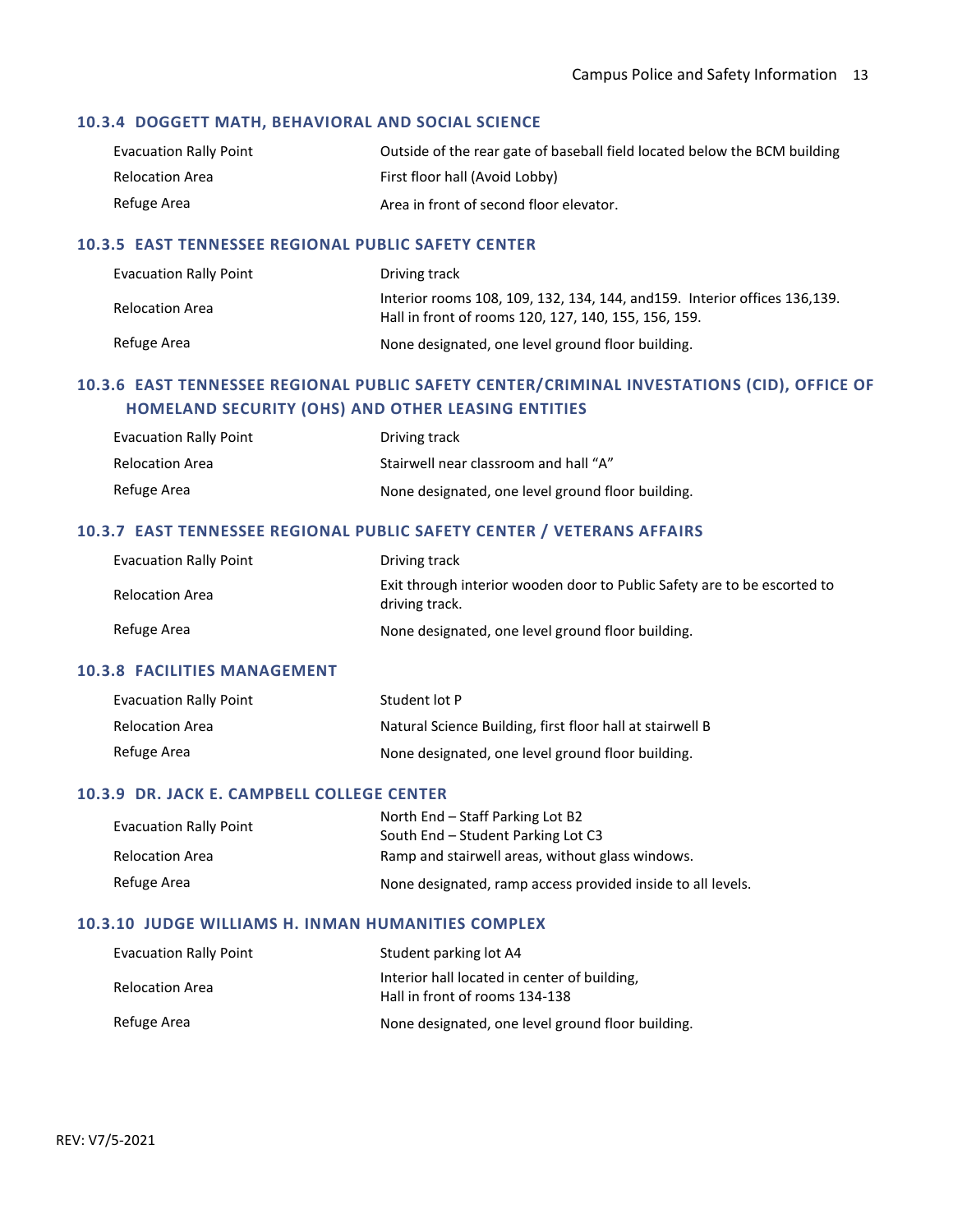## **10.3.11 MCGUFFIN-JOLLEY NATURAL SCIENCE**

| <b>Evacuation Rally Point</b> | Student parking lot K3                                                              |
|-------------------------------|-------------------------------------------------------------------------------------|
| Relocation Area               | South interior hallway, first floor, located at bottom of stairwell B & room<br>141 |
| Refuge Area                   | Vending area in front of elevator 2nd floor.                                        |

## **10.3.12 R. JACK FISHMAN LIBRARY**

| <b>Evacuation Rally Point</b> | Student parking lot A2                 |
|-------------------------------|----------------------------------------|
| <b>Relocation Area</b>        | First floor room 102 and adjacent hall |
| Refuge Area                   | Third floor lobby near elevator.       |

#### **10.3.13 SOFTBALL COMPLEX**

| <b>Evacuation Rally Point</b> | Open field across from entrance gate              |
|-------------------------------|---------------------------------------------------|
| <b>Relocation Area</b>        | Interior dressing area                            |
| Refuge Area                   | None designated, one level ground floor building. |

## **10.3.14 DR. WADE B. MCCAMEY STUDENT SERVICES**

| Evacuation Rally Point | Student Lot A4                                                      |
|------------------------|---------------------------------------------------------------------|
| Relocation Area        | First Floor (lower level) hallway between tutoring and Lyceum café  |
| Refuge Area            | Second floor (upper level) hallway leading to Lyceum and game room. |

# **10.3.15 TURF MANAGEMENT / THEATER LAB**

| <b>Evacuation Rally Point</b> | Parking lot front of building                     |
|-------------------------------|---------------------------------------------------|
| <b>Relocation Area</b>        | Left rear corner of classroom                     |
| Refuge Area                   | None designated, one level ground floor building. |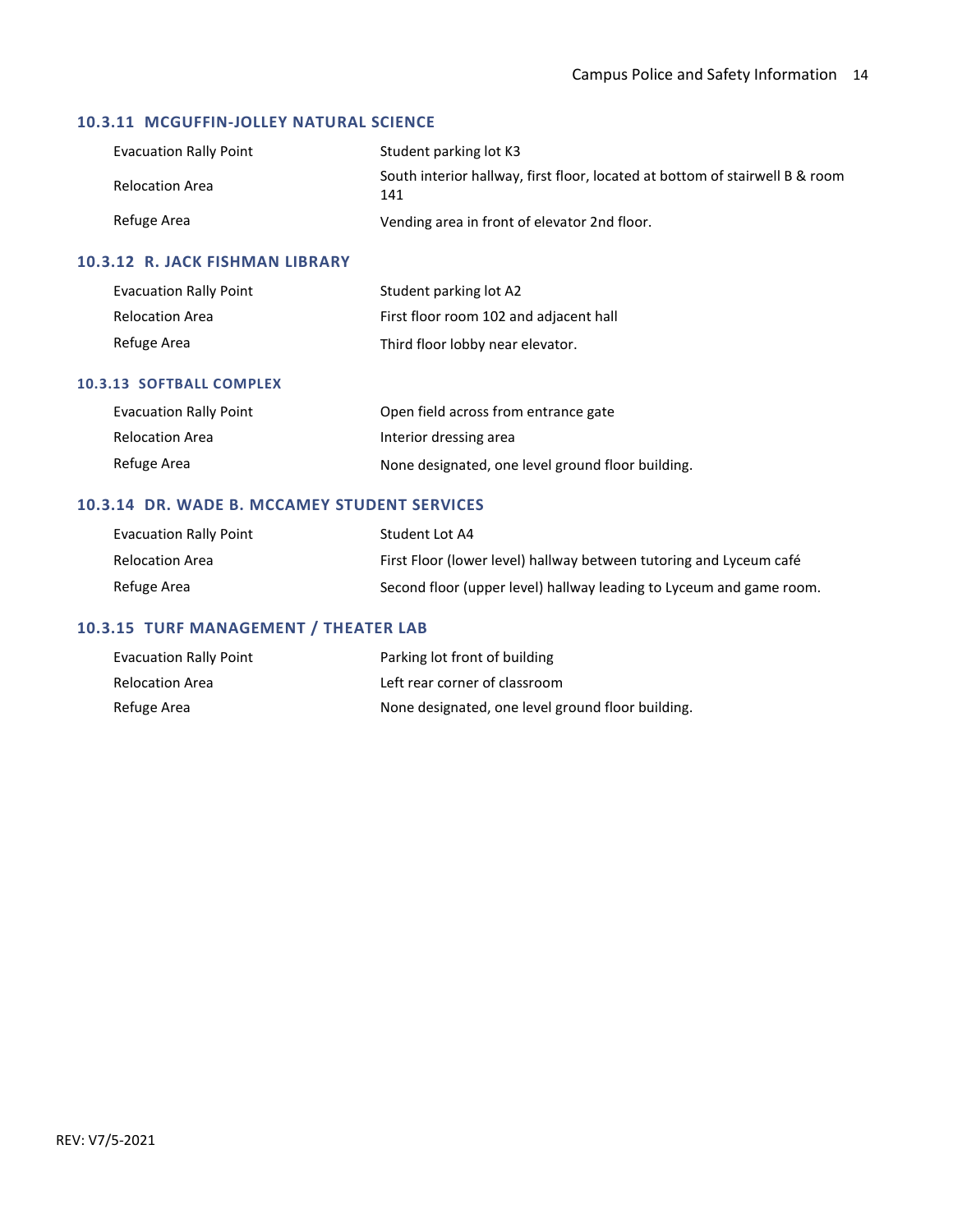## **11.0 EMERGENCY PREPAREDNESS QUICK REFERENCE GUIDE- SEVIERVILLE**

## **11.1 EMERGENCY CONTACT AND OTHER INFORMATION**

| Local Law Enforcement/Emergency Services | 911                                                    |
|------------------------------------------|--------------------------------------------------------|
| Campus Police                            | 865-774-5813                                           |
| <b>Emergency Radio Channel</b>           |                                                        |
| Campus Address                           | 1720 Old Newport Highway, Sevierville, Tennessee 37876 |

## **11.2 EVACUATION, RELOCATION LOCKDOWN SHELTER-IN-PLACE PROCEDURE**

| <b>Evacuation Procedure</b> | Exit building via the nearest emergency exit, to the designated outside rally point.                              |
|-----------------------------|-------------------------------------------------------------------------------------------------------------------|
| <b>Relocation Procedure</b> | Exit/Clear work area and advance to designated interior relocation area.                                          |
| Lockdown Procedure          | Close, lock, barricade door, turn out lights, move away from windows and door. Remain<br>in area to await rescue. |
| Shelter-in-Place            | Close windows and doors and restrict air flow as much as possible. Remain in location<br>until further advised.   |

## **11.3 CAMPUS EVACUATION, RELOCATION AND REFUGE RALLY POINTS**

#### **11.3.1 CATES-CUTSHAW HALL**

| <b>Evacuation Rally Point</b> | Soccer Fields adjacent to parking lots                        |
|-------------------------------|---------------------------------------------------------------|
| Relocation Area               | Stairwells at either end of building                          |
| Refuge Area                   | East end of hall near room 208, Evacu-Trac chair and stairway |

## **11.3.2 CONNER-SHORT CENTER**

| <b>Evacuation Rally Point</b> | Soccer Fields adjacent to parking lots    |
|-------------------------------|-------------------------------------------|
| Relocation Area               | Rooms 130 Demo Kitchen, and 139 Band Room |
| Refuge Area                   | None designated, ground level building    |

#### **11.3.3 KILE-OGLE HALL**

| <b>Evacuation Rally Point</b> | Soccer Fields adjacent to parking lots                          |
|-------------------------------|-----------------------------------------------------------------|
| Relocation Area               | Stairwells and/or other designated areas not containing windows |
| Refuge Area                   | Second floor near room L200 and L200.1                          |

#### **11.3.4 MAPLES-MARSHALL HALL**

| <b>Evacuation Rally Point</b> | Soccer Fields adjacent to parking lots                                    |
|-------------------------------|---------------------------------------------------------------------------|
| Relocation Area               | Room 126, stairwells and/or other designated areas not containing windows |
| Refuge Area                   | Second Floor near room 210 and 214                                        |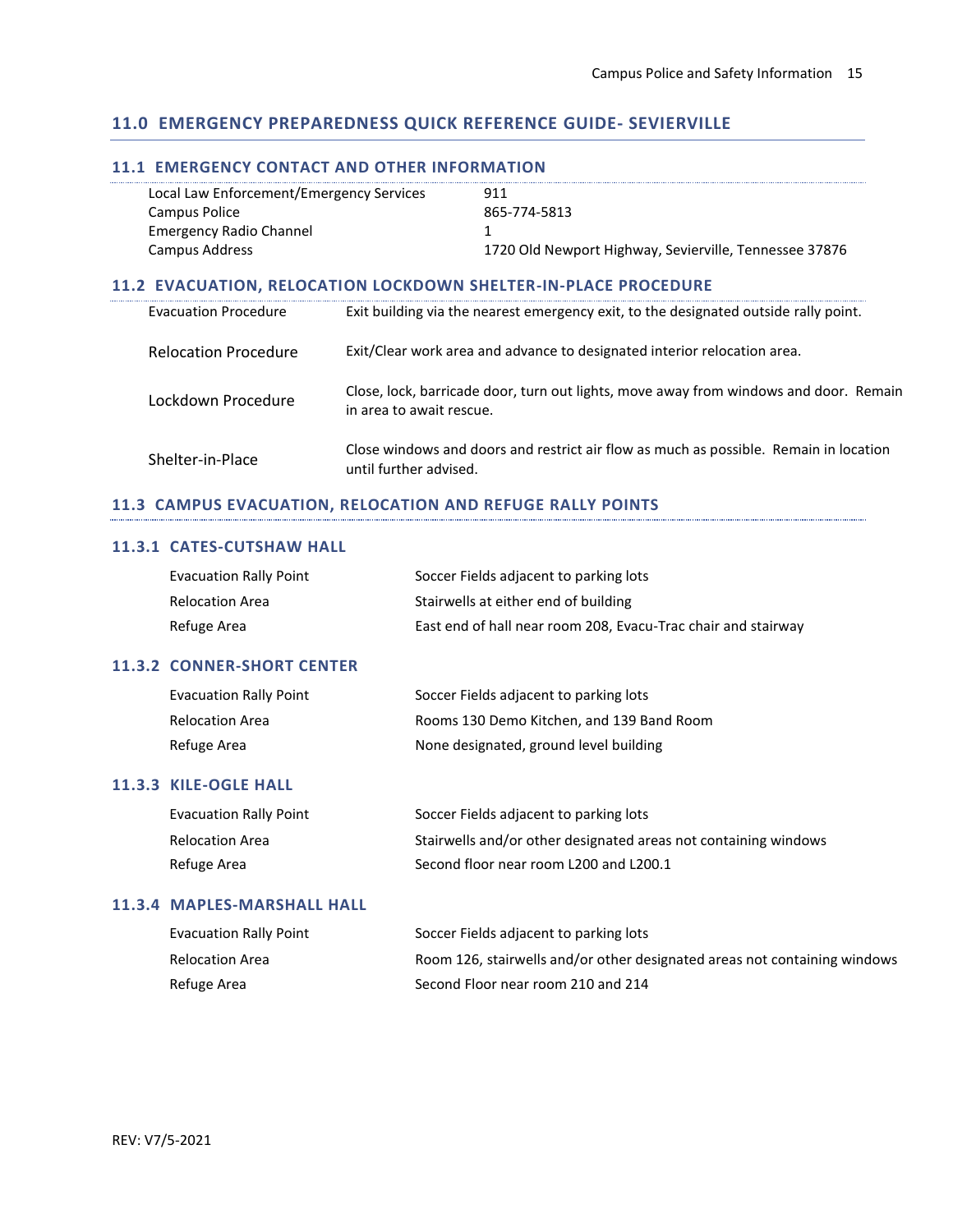## **12.0 EMERGENCY CLASSROOM AND OFFICE TELEPHONES**

Each classroom and office are equipped with a telephone that has the capability of reaching four-digit campus extensions as well as 911. Anytime 911 is dialed, the local 911 dispatch center is contacted as well as campus police for response.

## **13.0 EMPLOYEE PARKING PERMITS**

Beginning in August 2016, employee-parking permits were made available to staff at no cost. In addition, the parking permits became a permanent issue for the duration of employment and therefore do not have to be renewed each year. The permit must be returned to the campus police office upon separation from the college during the checkout process. If an employee is retiring, the current tag can be exchanged for lifetime retiree permit. Each employee is issued only one hangtag. The hang tag is valid on any vehicle on which it is displayed. The tag should be displayed from the rear view mirror, printed side facing outward. Should a vehicle not have a rear view mirror the hang tag may be displayed in a visible location on the dash. Please display your employee permit from your rear-view mirror or vehicle dashboard prior to the first day of classes beginning each semester. Warnings and/or citations will be issued beginning the first day of class for faculty and staff parking in order to preserve the spaces designated for use by faculty and staff. Please have the permit displayed on your vehicle by the first day of class to avoid receiving a warning or citation.

## 13.1 EMPLOYEE PARKING PERMITS FOR ADJUNCT FACULTY

The Division of Evening and Distance Education issue adjunct faculty parking permits. Adjunct faculty parking permits expire on August 15, of each year. Generally, adjunct faculty parking permits will be issued during adjunct faculty orientation. Should you not be able to attend the adjunct faculty orientation you may go by the Division of Distance Education to obtain your permit prior to 6:30 p.m. Monday-Thursday on the Morristown campus. If teaching at a satellite campus, please contact the Division of Distance Education at 423-585-6996 for arrangements to be made to obtain your parking permit. There is no cost for the parking permit.

## 13.2 EMPLOYEE PARKING VIOLATONS - ALL CAMPUSES

Parking lots are prominently marked with signs that indicate employee or faculty/staff parking. Please secure your parking permit and have it displayed by the first day of class each semester to avoid citations or warnings and to aid campus police staff in distinguishing staff vehicles from student vehicles, as well as to identify vehicles authorized to utilize WSCC employee parking. Should you forget your hangtag, or drive a different vehicle, please stop by the Campus Police patrol office located at the front entrance of the Morristown campus or respective campus police offices to pick up a temporary permit to avoid the inconvenience of receiving a citation or warning.

## **14.0 REQUESTING CAMPUS ACCESS / KEYS OR FOBS**

The Walters State campus police department is pro-active in preventing theft on campus. To safe guard the assets of Walters State employees are asked to ensure that office and other work areas are secured after use. For this purpose, employees are encouraged to request keys to buildings and rooms that will be utilized. Also, keys are essential in the event there should be a need to lock down in the area occupied. In addition, there could be a significant delay in gaining access to your work areas and classrooms in a timely basis as a campus police officer may or may not be immediately available to assist you. You may access an electronic version of the key/fob "Campus Access Request Form" at: <https://ws.edu/student-services/campus-safety/forms/>

Please refer to the Key Control Policy following this section for more detailed information; however, the below guidelines should be followed:

- All employees must obtain a key to their assigned building and work area.
- All employees should complete, or have the division secretary to complete, a key request form.

REV: V7/5-2021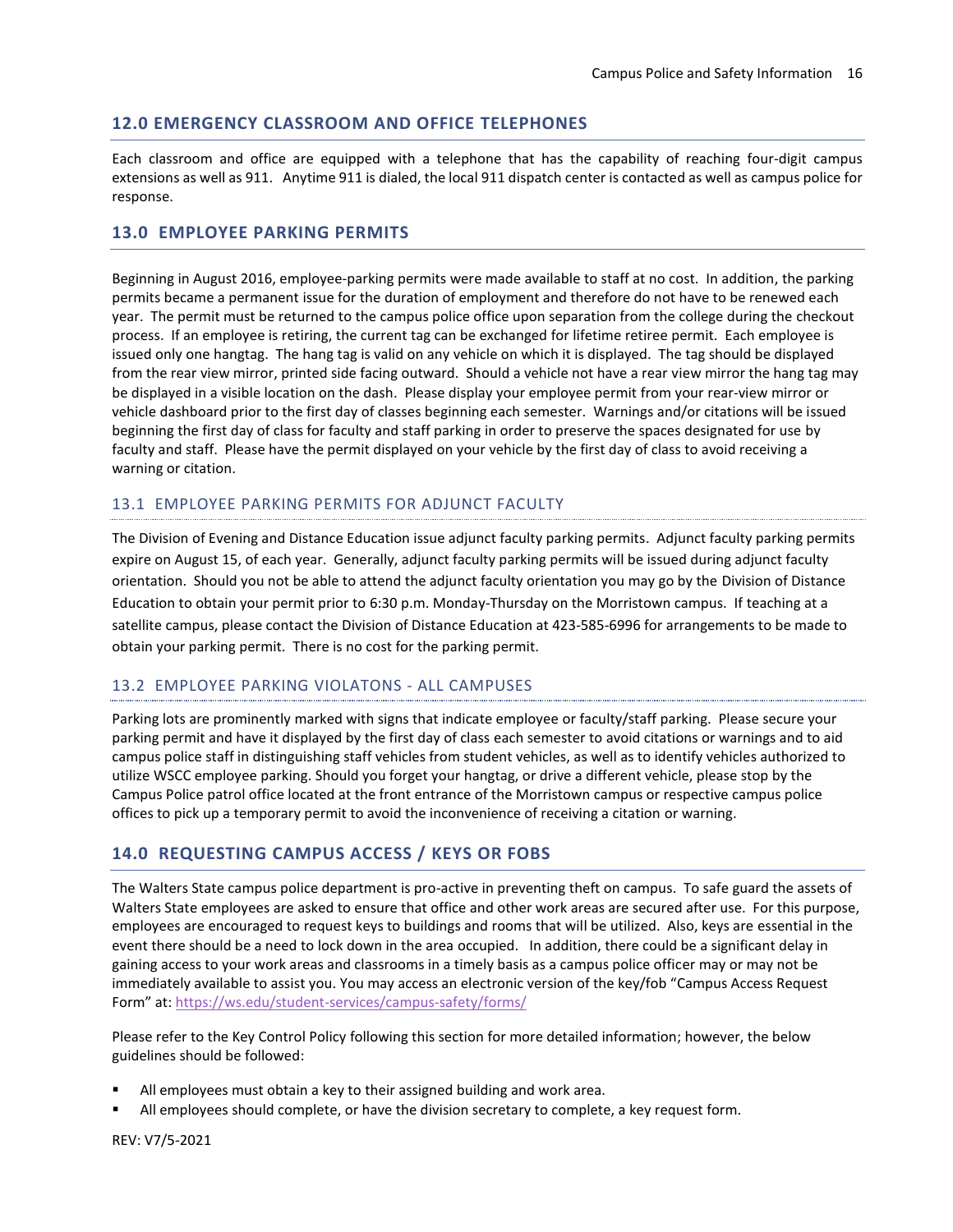- The key request form must receive the appropriate approvals for the type of access needed.
- If you need keys, please request and pick those up before the first day of class. Officers may not be available because of the high volume of traffic on campus to lock or unlock doors.
- Once the key request has been approved and received by campus police, the request will be filled and either the requesting individual or the division secretary notified that the keys are ready for pick up in the campus police office.
- Keys may be picked up in the campus police office between  $8:00 6:00$  p.m.
- Keep office and building keys with you at all times in case of emergencies where lockdown may be required. Do not loan or transfer keys to unauthorized persons.
- Adjunct faculty and temporary part time employees should make a request to their respective department head. The department head must request the keys in their name and reissue them to their employees. The department head is also responsible for ensuring the keys are collected at the end of the teaching or temporary part time term.
- Some areas of the Greeneville and Morristown campuses now have electronic locks. The same procedure will be followed to document your request for a key card or fob. You will need to indicate on the form, which is your preference, card or fob, and the campus, building and room numbers that you will need access to. Key cards and fobs should be considered in the same manner as a physical key and the current access control policy applies. Should a card or fob be lost notify campus police via email immediately so the card or fob can be disabled.

## **15.0 SAFETY TIPS**

## 15.1 EMPLOYEES

- 1. When working after hours or on weekends, please call Campus Police to advise them of the building and office / room you will be working in and let them know when you leave.
- 2. During regular business hours, always lock and close your office door(s) when the office is unattended to prevent unauthorized entry, theft, or unauthorized items being placed in the area.
- 3. If you are the last person using an area, classroom, lab, office suite or work area. Please be sure to turn out the lights and lock the door before you leave to prevent unauthorized entry, theft, or unauthorized items being placed in the area. Officers will be issuing building reminders to assist individuals in remembering to do this, throughout the semester.
- 4. Try to arrange work area(s) so that the means of exit is not blocked should an individual become confrontational.
- 5. Never meet with students or have visitors that you are unfamiliar with after hours, without others being present, or nearby your office area or meeting location. In addition, require your students to leave their back packs or book bags outside the intended meeting location.
- 6. Do not prop open any locked exterior doors or leave ground floor windows open.
- 7. Become familiar with building emergency preparedness plans to include lockdown procedures, evacuation rally points, and relocation areas. Learn the location of emergency exits, fire extinguishers and fire alarm pull stations. Also, learn the location of building emergency phones located on the exterior or at entrances of various buildings and in parking lots.
- 8. Each classroom is equipped with a telephone, which may be used in emergencies.
- 9. Lock your vehicle when parking on campus and remove any items of value from plain view.
- 10. Report any knowledge or suspicion of crimes occurring as well as any suspicious persons or vehicles on campus to Campus Police.
- 11. Please obey posted campus speed limits to prevent vehicle and pedestrian related accidents.
- 12. Do not respond to unsolicited e-mails asking for personal information or promising large sums of money.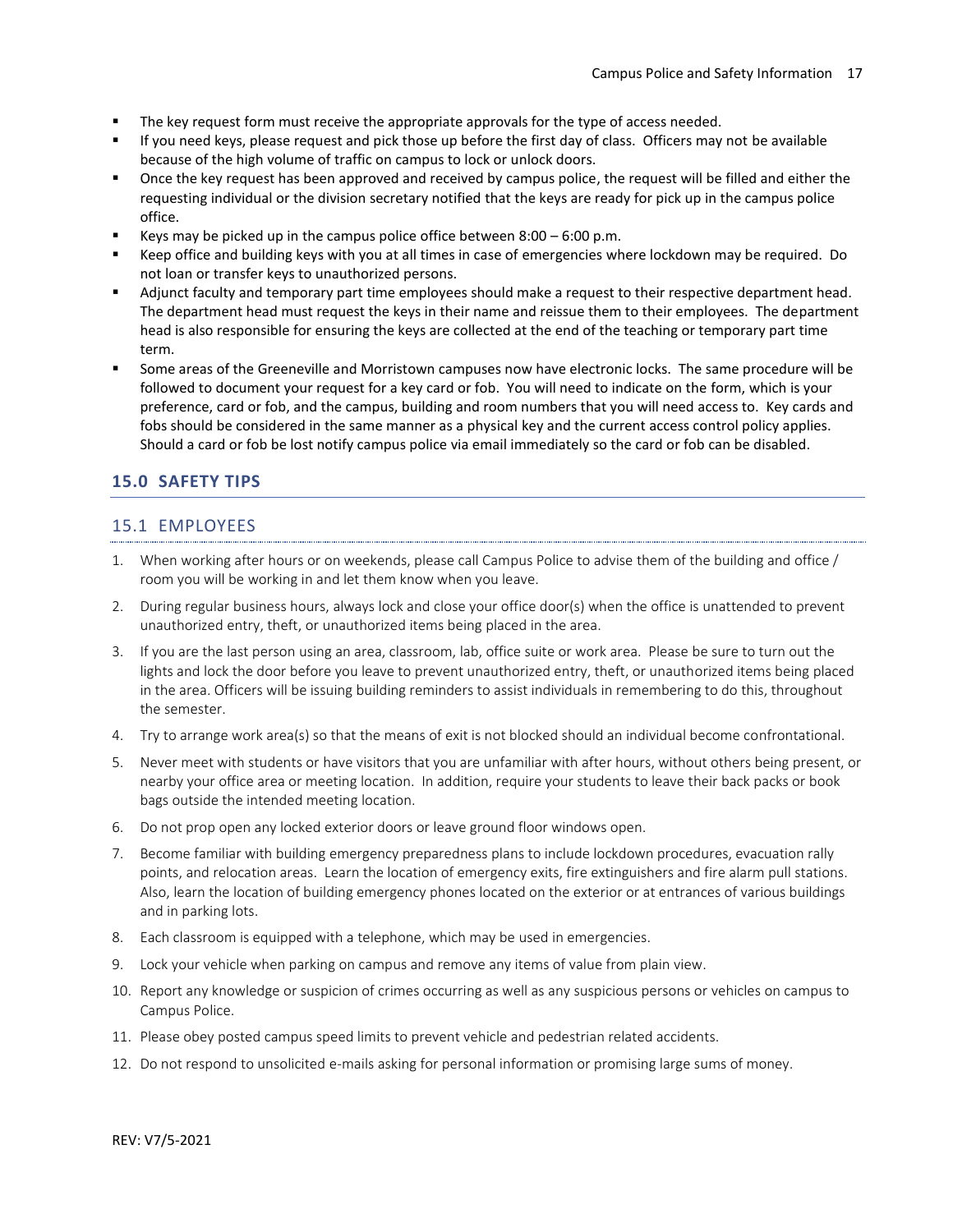## 15.2 CLASSROOM:

- 1. Be aware of unusual changes in the personality or actions and reactions of your students.
- 2. If you have concerns about an individual's behavior, please report this information to campus police, so we may begin to investigate, your supervisor, and/or a member of the Threat Assessment Team. The vice president for student affairs is chairperson for the Behavioral Intervention Team and may be contacted on the Morristown campus in the Jack E. Campbell College Center Building, Room100, at extension 2680.
- 3. Be aware of the contents of your classroom or work area so that you can recognize when something is out of place, added, or missing.
- 4. Always, close and lock your classroom door once your class is in session. Doing so prevents unauthorized individuals or armed intruders from randomly entering your classroom.
- 5. Be sure that you always have your classroom key in your possession. Your classrooms have intruder locks and can be locked and unlocked from inside the classroom with your key. This prevents you from having to step into the hallway to secure your classroom and it prevents an intruder from locking you and your students in the classroom.

## 15.3 OFFICE:

- 1. When speaking with students or potential students in your office area, designate a location for them to leave their backpack.
- 2. Be sure that if you will require paperwork from them that they are aware they must have it before entering your office.
- 3. Always leave your door open or partially open when possible. Let someone else in the office suite know if anticipate a problem when meeting with someone.
- 4. If you anticipate hostility may result, call campus police to alert them to be in the area or standby in the office suite.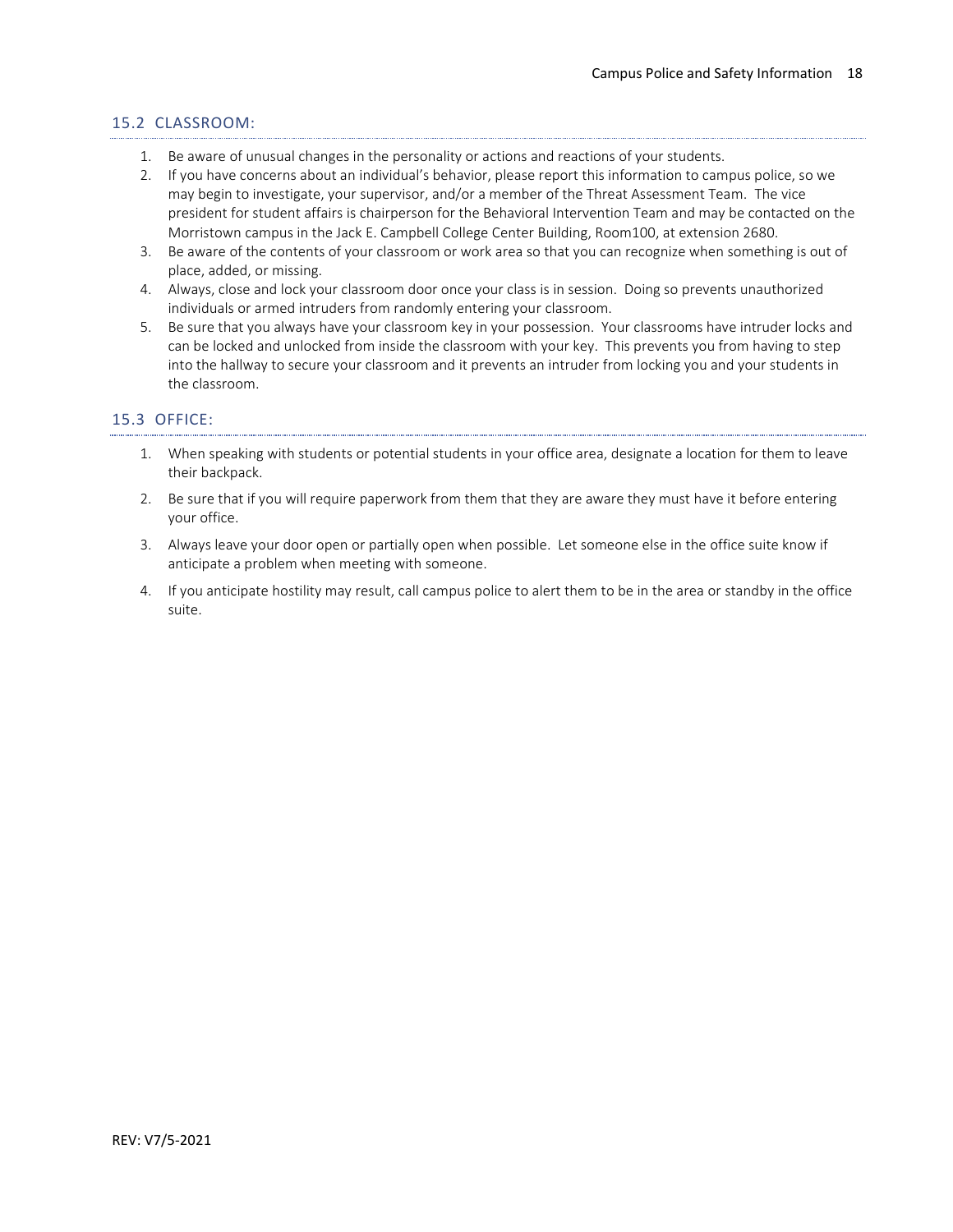## **16.0 INSTITUTIONAL POLICY – CAMPUS ACCESS**

## **Policies and Procedures Manual**

## **08:19:00 Campus Access**

| Revision Responsibility:       | Director of Campus Police and Emergency Preparedness |
|--------------------------------|------------------------------------------------------|
| Responsible Executive Officer: | Vice President of Business Affairs                   |

#### **Purpose**

This statement of policy regarding access control of buildings and property owned or operated by Walters State Community College will serve as the framework by which keys, fobs/cards, as well as combinations to campus buildings and areas will be issued, monitored, and maintained. The Campus Police Department will implement and oversee the procedures relative to key control and will work closely with the campus community to ensure that campus access needs are met while ensuring proper maintenance, monitoring, and control over institutional keys.

#### **Policy**

#### **I. Objectives**

To allow appropriate campus access while achieving maximum physical security with minimum logistics.

To maintain control of the campus access system including key duplication, fob/card programming and distribution as well as the assignment of combination numbers for area access.

To maintain a recorded chain of accountability for all keys, fobs/cards issued.

To restore physical security in a timely manner in the event access control is compromised.

#### **II. General Access Control Guidelines and Responsibilities**

Keys, fobs/cards and combinations to college buildings and facilities will be issued to individuals upon proper approval in accordance with this policy.

Keys, fobs/cards, and combinations will be issued only to current employees or individuals otherwise approved by the president.

Security of a college key, fob/card or assigned combination is the responsibility of the person to whom the key, fob/card or combination is issued.

For emergency preparedness and key, fob/card or assigned combination security purposes, employees are encouraged to maintain college keys, fobs/cards and combinations in their possession at all times.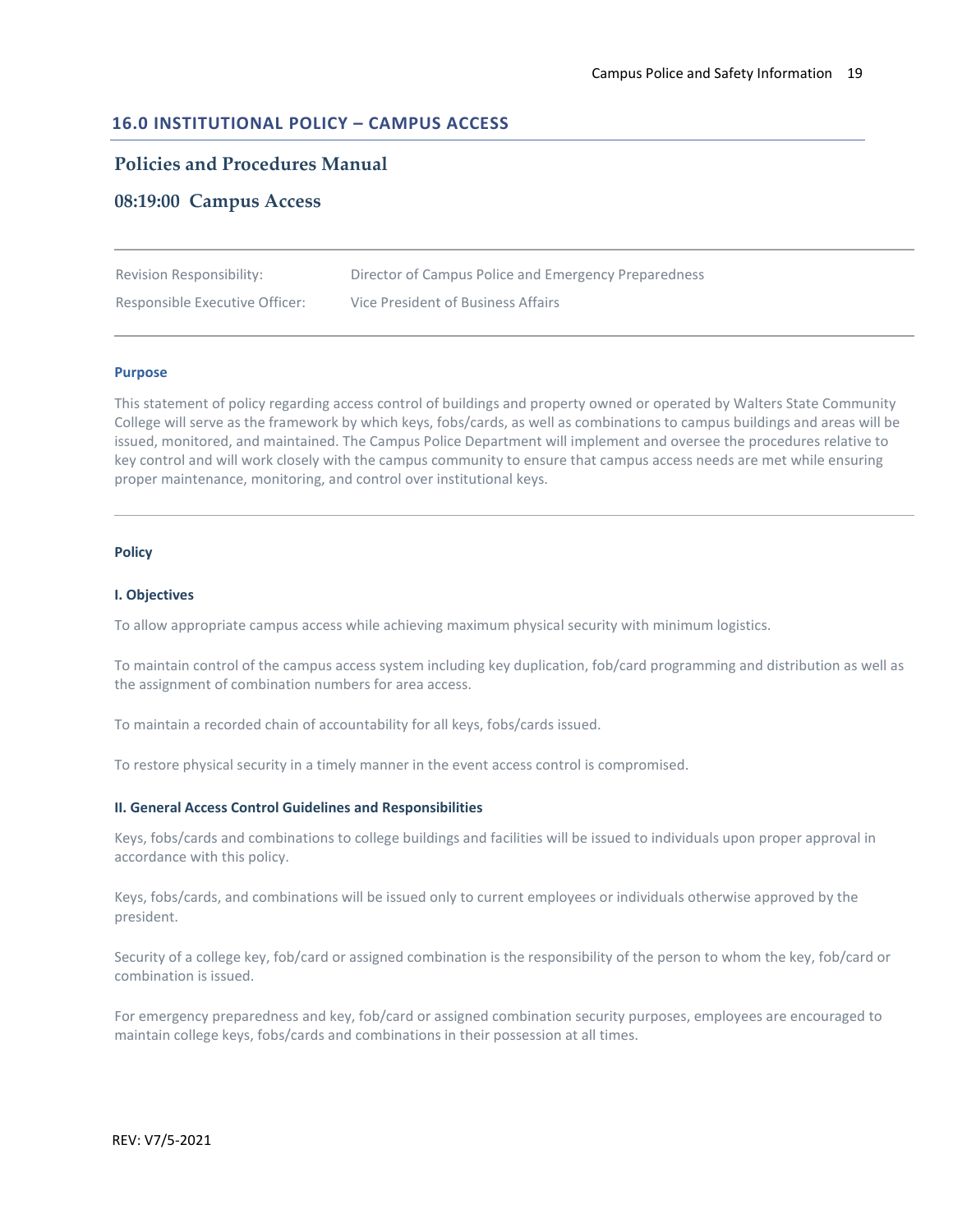The loss of a college key, fob/card or assigned combination must be reported, in writing, (e.g., memo, e-mail, etc.) immediately to the proper approving official, department head, or immediate supervisor and to Campus Police.

The duplication of any college key, fob/card or assigned combination by anyone other than the Campus Police Department is prohibited.

Employees are responsible for locking doors to classrooms, laboratories, work areas, and/or offices after use to ensure the safeguard of college property. Under certain circumstances and when working alone in a building after hours or on weekends or holidays, employees are responsible for securing exit doors as they enter or leave a building.

Requests for keys, fob/card or assigned combination must be initiated by employees completing the Campus Access Request form available at https://www.ws.edu/student-services/campus-safety/forms/ .

After the Campus Access Request form is submitted through proper channels for approval, the request is forwarded to the Campus Police Department to be filled.

Once the properly approved Campus Access Request form has been received and filled by Campus Police, the initiator will be notified that the key(s) , fob/card or assigned combination is/are ready to be picked up in the Campus Police office. Requesting individuals will be required to sign for receipt of the keys, fob/card or assigned combination

Once keys, fob/card or assigned combination are issued, routine access to needed work areas is the responsibility of the key, fob/card or assigned combination holder.

#### **III. Guidelines for Campus Access/Key Request Approval**

A. A Campus Access Request form must be completed. NOTE: Key, fob/card codes will be provided by the Campus Police department at the time the request is received in the Campus Police office.

The access request form must be signed by the person initiating the request, along with all approving individuals. Approval for issue of building entrance keys, interior department keys, department master keys, and classroom keys as well as the replacement of lost or damaged keys must be approved by the department head/division dean, building/campus dean, and appropriate vice president.

To obtain a building master key, great grand master key, or combination lock code, complete the justification section of the Campus Access Request form. This section must be completed. In addition to the signatures outlined above, the president's signature must be obtained.

#### **IV. Privately Owned Locks**

Privately owned locks generally are not permitted on college facility doors except for lockers designated for personal use. In circumstances where outside agencies lease college properties and require private locks, a request in writing should be submitted to the president or vice president for Business and Finance for approval. A key, fob/card or assigned combination to the private lock must be supplied by the contracting agency to the Campus Police Department to be securely maintained on file for emergency entry purposes.

#### **V. Issuance of Keys**, fob/card or assigned combination **to Adjunct Faculty, Contract, or Temporary Employees**

Because of the difficulty in tracking and collecting keys issued to adjunct faculty, contracted, or temporary employees, it is necessary for department heads to request, re-issue and collect keys issued to these individuals. Keys requested for adjunct faculty, contracted or temporary employees will be placed on the department head's/division dean's key record. The department head/division dean should maintain a listing of individuals to whom keys are re-issued and collect those keys

REV: V7/5-2021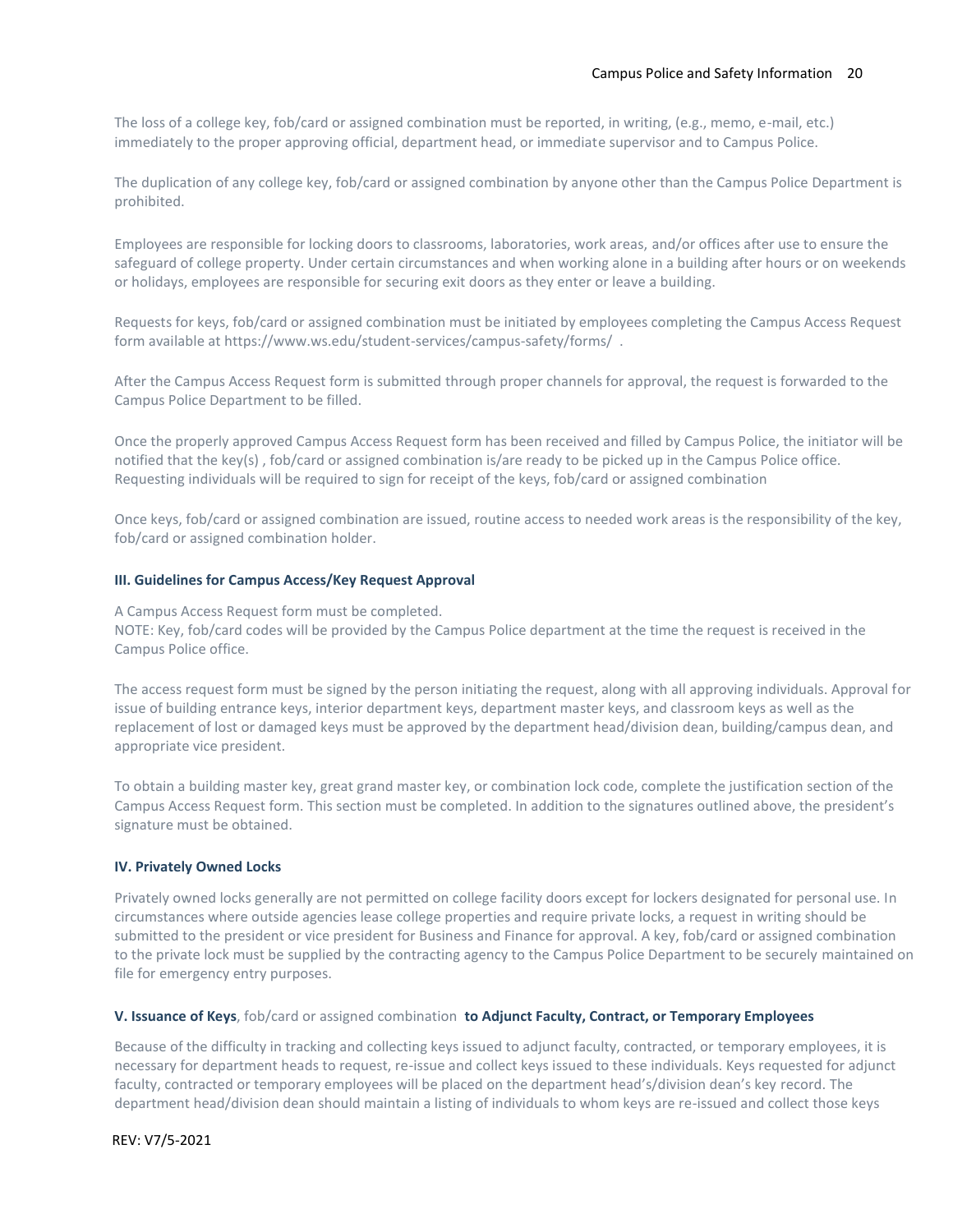when no longer needed by the individual. The department head/division dean may maintain the keys for re-issue as needed. Keys no longer needed by the department head/division dean should be returned to the Campus Police Department to be removed from the department head's/division dean's record.

Fobs/cards will be immediately deactivated upon notification to the Campus Police Department. Combinations will be changed.

#### **VI. Issuance of Keys to Cohort Program Administrators**

Because of the difficulty in tracking and collecting keys issued to cohort program employees, keys, fob/card should be requested, re-issued, collected and returned to Campus Police by a cohort program administrator. Keys, fob/card requested by a cohort administrator for use by a cohort employee will be placed on the cohort program administrator's key record. The program administrator may maintain the keys for re-issue as needed. Keys no longer needed should be collected by the program administrator at the end of the work term and returned to the Campus Police Department to be removed from the cohort program administrator's key record.

The Campus Access Request form should be submitted by the cohort program administrator for building entrance keys and interior keys. The cohort program administrator will be responsible for logging and re-issuing the keys to cohort program faculty, as well as retrieving the keys at the end of the teaching term. The Campus Access Request form should be forwarded to the appropriate Walters State building dean for approval and/or the vice president for Academic Outreach. Once approved, the request form will be forwarded to the Campus Police Department to be filled. Once completed, the cohort program administrator will be contacted. The keys, fob/cards must be received and signed for by the cohort program administrator. Building entrance keys and interior keys should only be issued by the cohort program administrator to currently employed cohort program staff or faculty. Keys should not be issued to cohort program student assistants.

#### **VII. Issuance of Keys**, fob/card or assigned combination **for Temporary Use**

Temporary issuance of keys, fob/card or assigned combination for emergency situations or use during special events must be approved by Campus Police. A Campus Police staff member will consult with the appropriate administrative staff for additional approval as necessary.

#### **VIII. Issuance of Keys**, fob/card or assigned combination **to Full-Time and Regular Part-Time Employees**

A request for building entrance keys, fob/card or assigned combination and interior keys, fob/card or assigned combination should be initiated by the requesting employee member who will be responsible for and have the keys in his/her possession. Building entrance and interior keys , fob/card or assigned combination should only be issued to current employees. Employees should initiate a request for a key, fob/card or assigned combination to their office, laboratories, work area, and/or classrooms used for instruction.

#### **IX. Responsibilities of Department Heads/Division Deans or Supervisors**

Department heads/division deans or supervisors are responsible for the following:

Approve keys, fob/card or assigned combination to be issued to full-time or regular part-time employees.

B. Request and approve keys, fob/card or assigned combination to be re-assigned by the department head/division dean, or his/her designee, to any adjunct faculty, temporary part time, or contracted employee.

Ensure all keys, fob/card or assigned combination are returned to the Campus Police Department from employees who are full time or regular part time upon termination of employment, transfer to another department or building, or if the need for the key, fob/card or assigned combination no longer exists.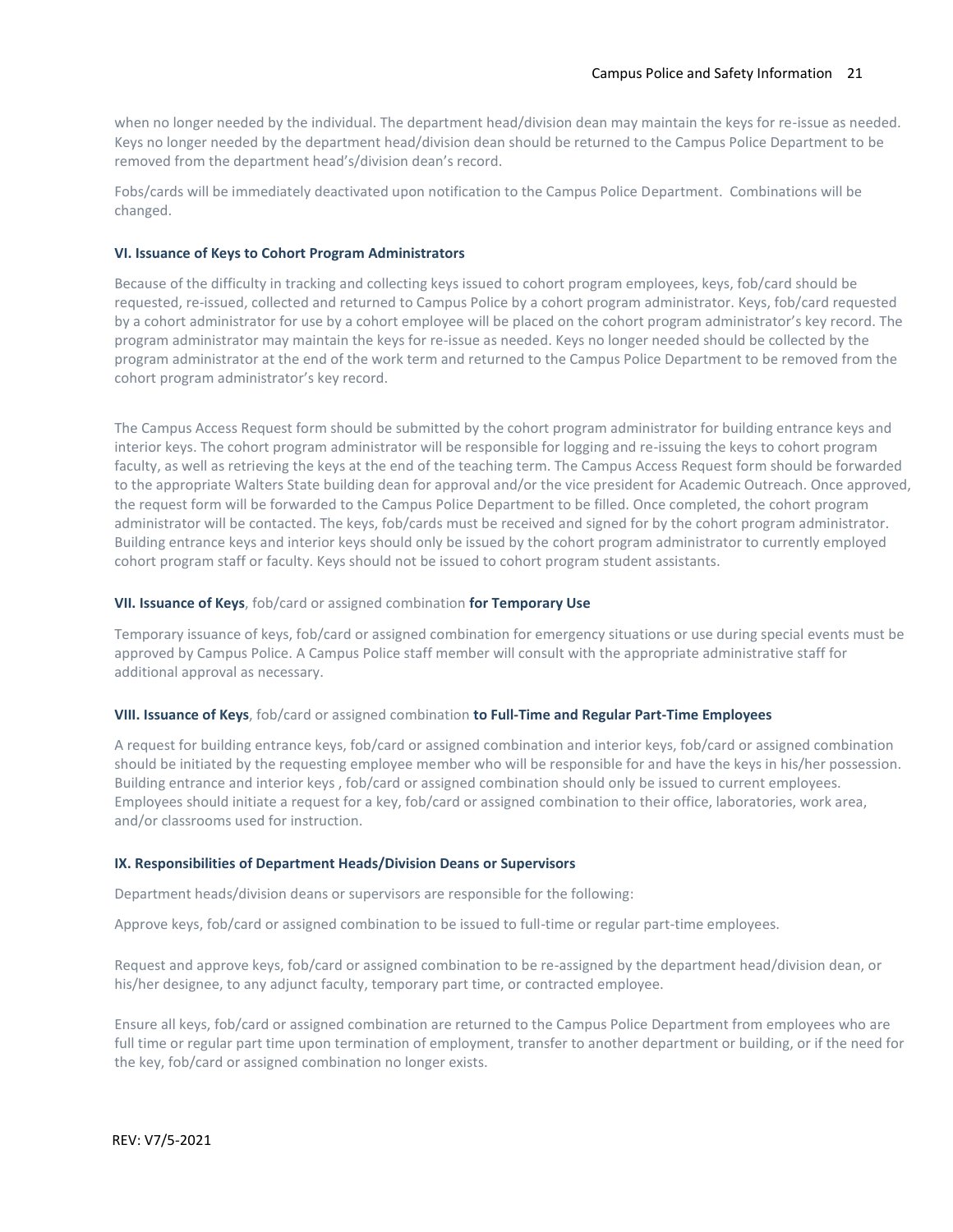Ensure adjunct faculty members return keys, fob/card or assigned combination to the department head/division dean who requested and re-issued them.;

Report all incidents of lost keys, fob/card or assigned combination, in writing, to the immediate supervisor and Campus Police. Provide the following information:

Name of individual to whom key(s), fob/card or assigned combination were issued

Key, fob/card or assigned combination code number if known

Room, building, or area to which the key provided access

Date loss discovered and circumstances concerning the loss

#### **X. Transfer of Keys**, fob/card or assigned combination

Transferring of keys, fob/card or assigned combination from one individual to another should not occur without proper approval. A Campus Access Request form should be submitted with transfer information completed. Once the key, fob/card or assigned combination transfer request form is approved and received by the Campus Police, the transfer and receipt for keys may occur. The individual to whom the key, fob/card or assigned combination was officially issued will remain the record key holder unless appropriate notification to transfer the key is made to Campus Police.

#### **XI. Request for Duplicate Key**

Campus access records are checked when a request for a key, fob/card or assigned combination is received to ensure the request is not for a key, fob/card or assigned combination previously issued. If the requesting individual's campus access record indicates that the key, fob/card or assigned combination was previously requested and not returned, the requesting individual is notified to resolve the issue. A duplicate key, fob/card or assigned combination cannot be issued until the original key has been accounted for. A duplicate key, fob/card or assigned combination may be issued if needed, but written justification for an additional issue must accompany the Campus Access Request form and the original key must be accounted for.

#### **XII. Request for Lock Change or Re-Keying**

Requests to have locks changed or re-keyed must be approved by the president or campus dean. A Campus Access Request form with the appropriate Lock Change/Re-Keying Request section completed should be completed and submitted for approval. Once approved and received by the Campus Police Department, arrangements will be made with facilities management personnel for work to be performed.

#### **XIII. Return of Keys**, fob/card or assigned combination

Keys, fob/card or assigned combination should be returned to the Campus Police office on the Greeneville, Morristown, and Sevierville campuses. Return keys, fob/card or assigned combination to main office at Claiborne If office staff or a Campus Police officer is not available at a satellite campus site, keys, fob/card or assigned combination may be returned to the Morristown Campus Police office. It is preferable that keys, fob/card or assigned combination be returned by the person to whom they were issued; however, exceptions may be warranted. A receipt will be written by the on-duty Campus Police officer for return of all key(s) , fob/card or assigned combination. A copy of the receipt will be given to the individual returning the keys, fob/card or assigned combination. The keys, fob/card or assigned combination will then be removed from the individual's campus access record by the campus access system manager if the returned keys, fob/card or assigned combination match the keys, fob/card or assigned combination initially issued via the approved Campus Access Request form.

#### **XIV. Removal of Keys/Locks from the Master System and Limited Access Areas**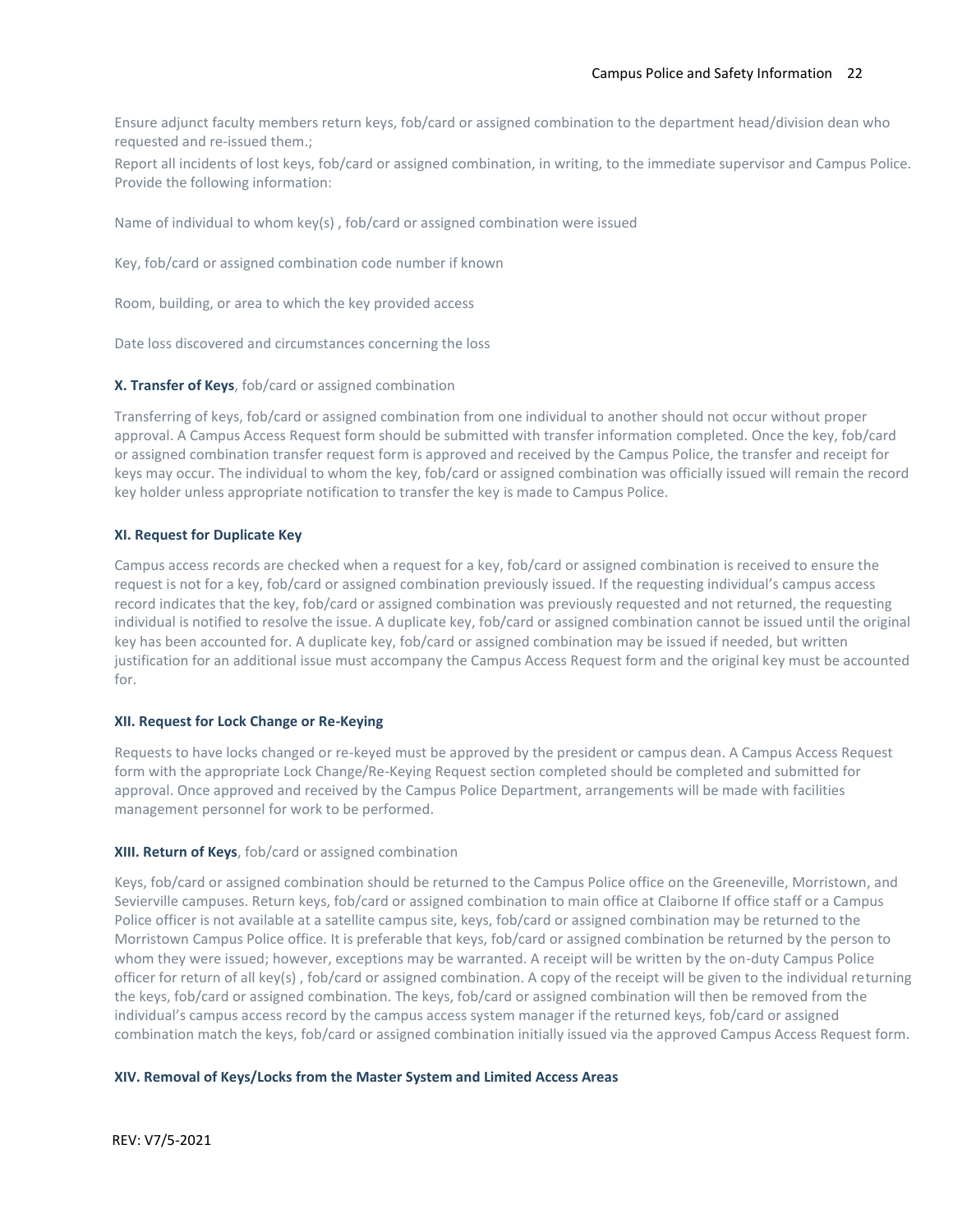Due to emergency preparedness concerns, it is not recommended that locks be removed from the master key system, such that the building master keys or the great grand master key does not allow entry. Requests to have locks removed from the master system will require the completion of the Campus Access Lock Change/Re-Keying section of the request form along with written justification to the president or campus dean. Approval must be received from the president of the college and/or campus dean for any area to be removed from the master key system. It is highly recommended that items of a confidential nature be locked in individual locking cabinets to limit access. Access to confidential areas or information can be further limited by requesting an electronic lock be installed and the number of keys, fob/card or assigned combinations approved for issue to the area by the department head/division deans. Further control can be established by the department head/division dean requesting and then re-issuing keys, fob/card or assigned combination at his/her discretion.

## **XV. Responsibilities of the Campus Police Department**

Individuals who do not possess college keys, fob/card or assigned combination and need to enter a college building may request assistance from Campus Police. Upon receipt of such requests, Campus Police personnel will make positive identification of the individual and, if appropriate, secure permission from a proper college official before providing access to the building/area. Officials of the college who wish to allow personnel to enter a college building/area under their authority must receive approval of the building dean and notify Campus Police by written memo, or by e-mail, of the person's name and the circumstances regarding the need for access. Campus Police will verify approval for use of building/area by the appropriate building dean or vice president. Students may not be allowed entrance to building/areas without appropriate supervision of a college official or staff member.

The Campus Police Department is responsible for the duplication and replacement of keys, fob/card or assigned combination. The duplication of college keys, fob/card or assigned combination by any other person or department is prohibited. The Campus Police Department may duplicate college keys , fob/card or assigned combination only upon receiving a properly prepared and approved Campus Access Request form signed by the appropriate approving officials. In addition, the Campus Police Department will maintain a current record of all keys, fob/card or assigned combination issued to all full-time and regular part-time staff. The Campus Police Department will maintain an electronic database with information necessary to track keys, fob/card or assigned combination issued.

#### **XVI. Contractors and Concessionaires**

When access to college facilities is required in connection with a commercially contracted project, the Facilities Management Department will coordinate the contractor's or concessionaire's access requirements with the vice president for Business and Finance or Campus Police. The facilities management supervisor will arrange for pick up of the key, fob/card or assigned combination after proper coordination. Subsequent to admittance, Facilities Management will ensure that the contractor or concessionaire is thoroughly familiar with his or her responsibilities. Upon completion of the need for admittance, Campus Police personnel will visually check the area for before securing it. Facilities management staff should collect or arrange for return of the issued key(s) , fob/card or assigned combination.

#### **XVII. Individuals Not Employed by the College**

Individuals not employed by the institution may complete and submit a Campus Access Request form. The request must be approved by the vice president for Business and Finance and the president of the college. A written justification must also be given or accompany this request. 05/16 03/21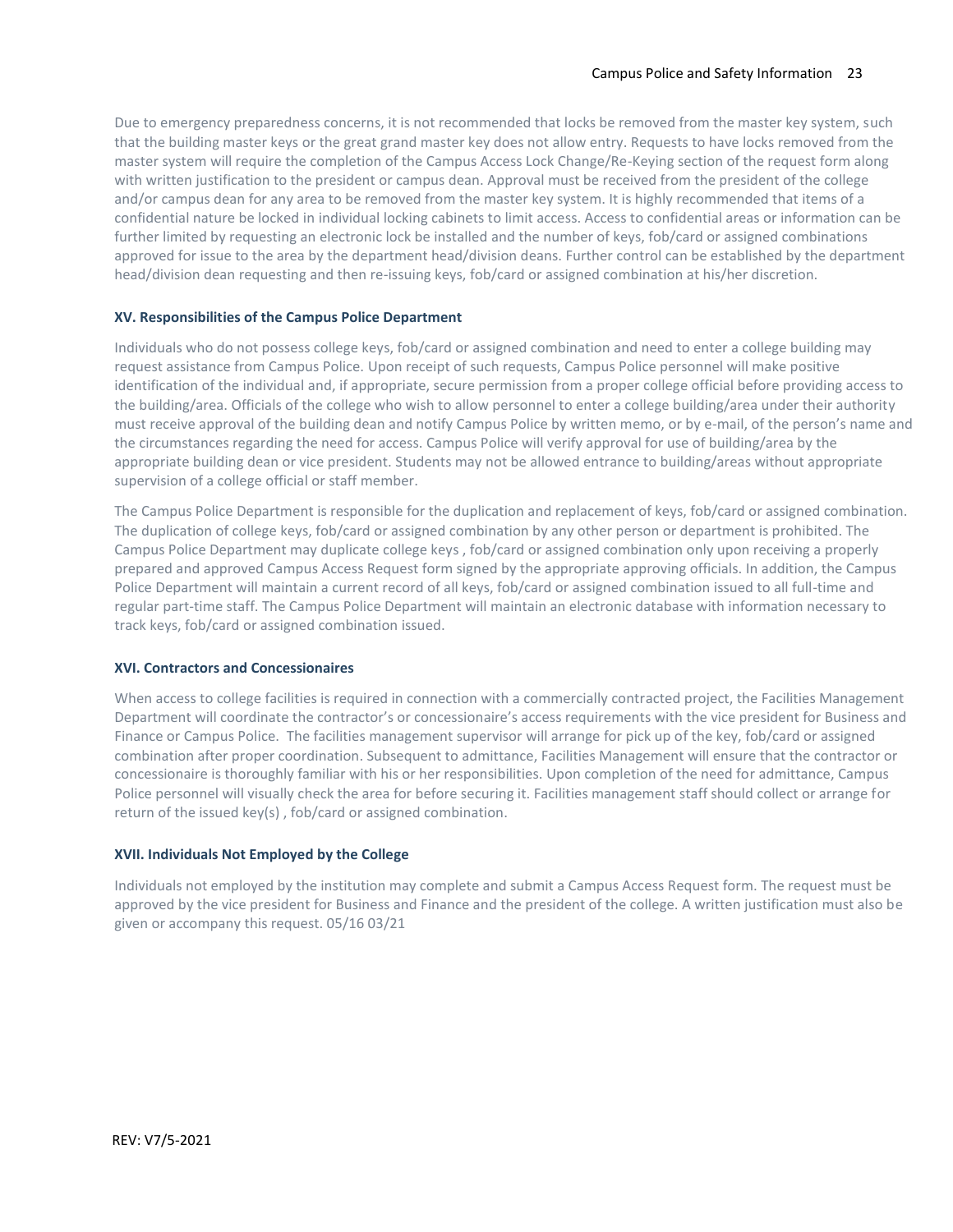## **17.0 INSTITUTIONAL POLICY – INCLEMENT WEATHER**

## **Policies and Procedures Manual**

## **06:22:00 Inclement Weather**

| Revision Responsibility:       | President |
|--------------------------------|-----------|
| Responsible Executive Officer: | President |
|                                |           |

Source/Reference: TBR Policy No. 5:01:01:11

#### **PURPOSE**

Cancellation of day and evening classes.

#### **POLICY**

In the event day classes need to be cancelled due to inclement weather and/or road conditions, the following procedures are followed.

After gathering as much information as possible concerning weather and road conditions, the on-duty officer consults with the vice president for Business Affairs. The vice president for Business Affairs then consults with the vice president for Academic Affairs and the vice president for Student Affairs to form a recommendation to the President in regards to cancellation of classes for faculty and students and/or closing the college for staff. The vice president of Business Affairs then contacts the president with the recommendation; a final decision is made as to whether or not classes will be cancelled or the college closed. This decision is normally made by 5:30 a.m. for day classes. Once the decision has been made, the information is disseminated in a number of ways including the WSCC website (www. ws.edu), the Emergency Call Tree, Student Information phone line (1-800-225-4770), and the Senator's Emergency Text (SET). Campus Police also contacts all local radio and TV stations listed below:

| Morristown  | WCRK, WMTN, WJDT                                 |  |  |
|-------------|--------------------------------------------------|--|--|
| Newport     | WLIK, WNPC                                       |  |  |
| Knoxville   | WIVK, WATE-TV (Channel 6), WBIR-TV (Channel 10), |  |  |
|             | WVLT-TV (Channel 8), WIMZ, WMYU                  |  |  |
| Greeneville | WGRV/WIKQ, WSMG                                  |  |  |
| Rogersville | WRGS, WEYE                                       |  |  |
| Sevierville | WSEV,                                            |  |  |
| Tazewell    | WNTT                                             |  |  |
| Oak Ridge   | <b>WOKI</b>                                      |  |  |
| Tri Cities  | WKPT-TV (Channel 19), WJHL-TV (Channel 11),      |  |  |

In the event that evening classes (classes beginning 4:00 pm or later) need to be cancelled due to inclement weather and/or road conditions on a day when day classes have been held, the president and/or president's staff and/or designee make the decision to cancel classes.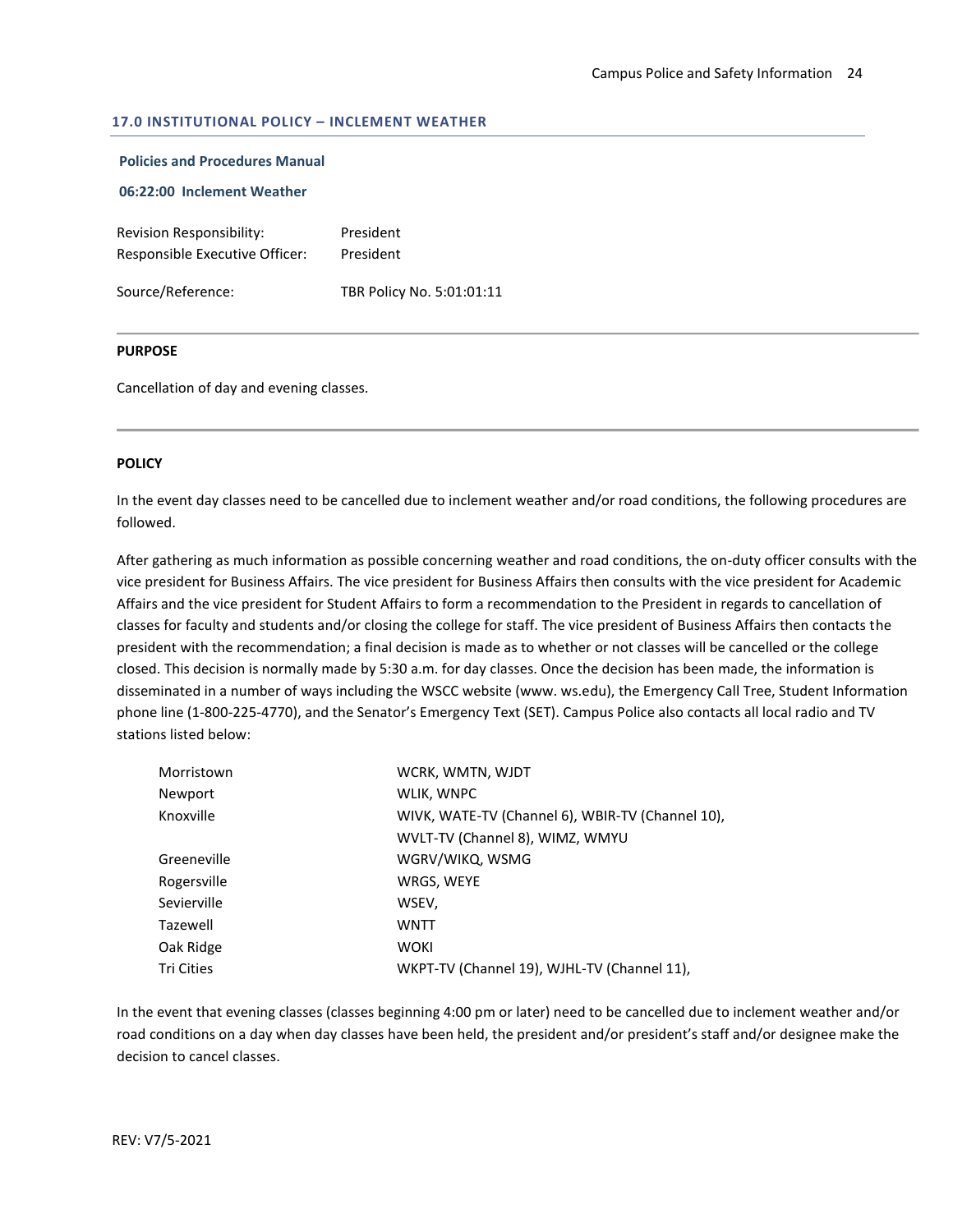Students, faculty and staff are requested to monitor the WSCC website, the college's Facebook and Twitter pages, the Emergency Call Tree, Student Information phone lines Claiborne – 423-626-6200, option 1, Morristown - 1-800-225-4770, option 1, Niswonger – 423-798-7040, option 8, Sevierville – 865-774-5800, option 1 the Senator's Emergency Text (SET), and/or the radio or TV stations once a decision has been made because on occasion, due to an unexpected and sudden change in the weather and road conditions, a decision may be modified. In all instances, decisions are made with the safety of students, faculty, staff and employees as the primary consideration. When day or evening classes are in session and inclement weather necessitates class cancellation or college closure by the president, the vice president for Business Affairs notifies Campus Police and the IET department. The IET department sends out an "All Users" and "Adjunct Users" e-mail notifying faculty and staff of the decision. 03/12; 05/16; 04/21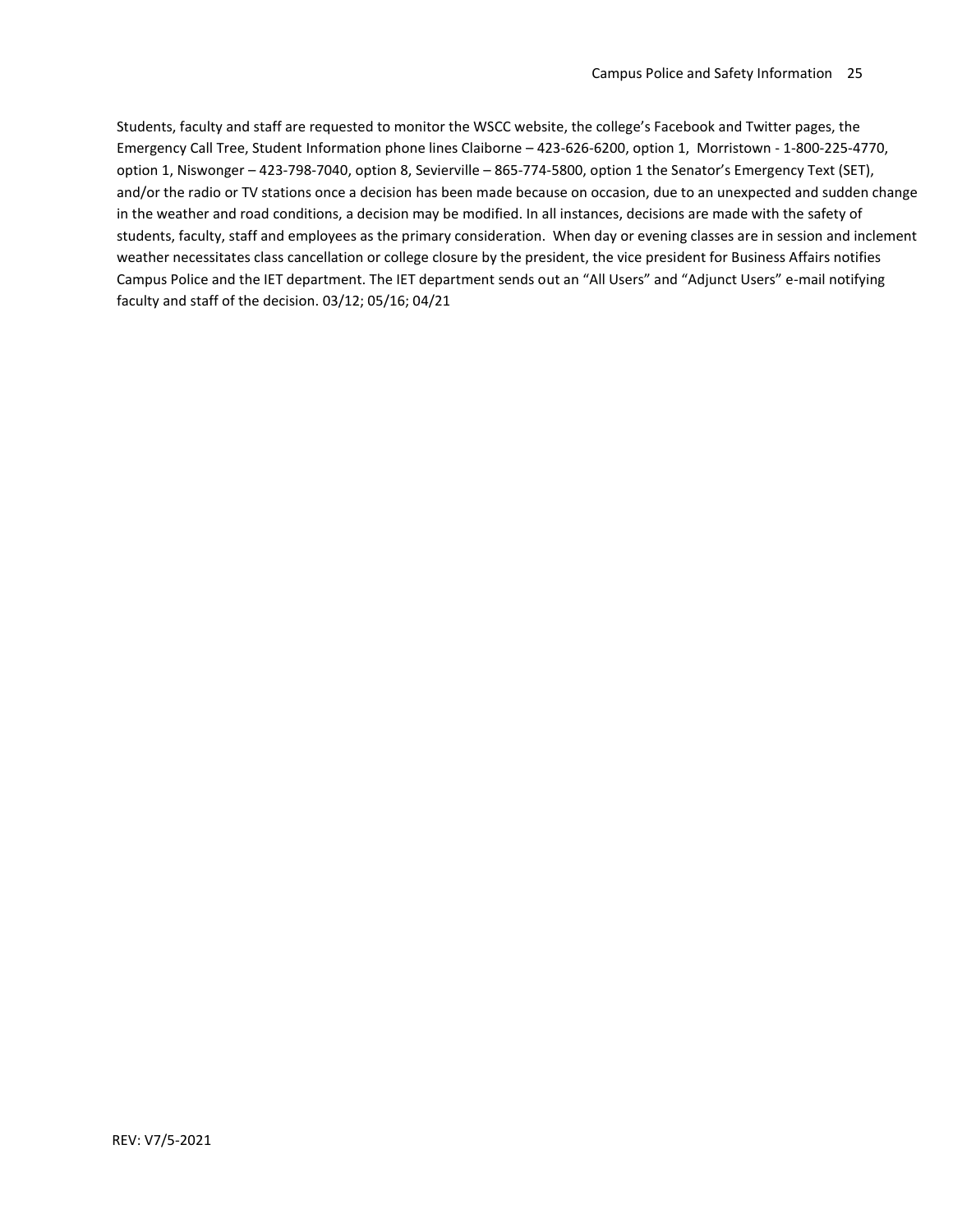## **18.0 INSTITUTIONAL POLICY – FIREARMS AND OTHER WEAPONS**

#### **Firearms and Other Weapons : 7.01.00.00**

#### Purpose

To maintain a safe educational and working environment for students and employees by establishing rules for possessing and carrying firearms and other weapons on TBR institution property.

#### Definitions

As used in this policy:

- "Carry" means to physically transport a firearm or other weapon on or about the body.
- "Concealed" means not visible to ordinary observation.
- "Employee" means all faculty, executive, administrative, professional and support staff employed in the service of and whose compensation is paid by a TBR institution. "Employee" does not include independent contractors who provide goods or services to the institution or student workers as defined in TBR Policy 5:01:01:00.
- "Full-time Employee" includes all faculty, executive, administrative, professional and support staff who are employed on a full-time basis by a TBR institution, but does NOT include a person who is enrolled as a student at the institution, regardless of whether the person is also an employee. A full-time employee is one who has a regular work week of at least 37.5 hours, or who is scheduled to carry a full teaching load or its equivalent. This includes full-time modified fiscal year (MODFY) employees, temporary employees and term appointees who have a regular work week of at least 37.5 hours or are scheduled to carry a full teaching load or its equivalent. "Full-time Employee" does NOT include independent contractors who provide goods or services to the institution. For example, if an institution contracts for custodial services or food services, the contractor's employees are NOT allowed to carry a handgun on the premises, even if they work on the premises full time.
- "Enrolled as a Student" as used in the definition of "Full-time Employee" means to be registered for an academic offering at the TBR institution where one is employed, whether or not the academic offering is offered for credit or is not for credit. "Enrolled as a Student" does not include being registered for an academic offering that is delivered solely online, with no requirement for the student to appear on campus in order to complete the course.
- "Firearm" means any weapon designed, made or adapted to expel a projectile by the action of an explosive or any device readily convertible to that use.
- "Handgun" means any firearm with a barrel length of less than twelve inches (12") that is designed, made or adapted to be fired with one (1) hand.
- "Institution Property" means all land, ground, structures, and any other real property owned, operated or controlled by a TBR institution.
- "Motor Vehicle" means a motor vehicle as defined in T.C.A. § 55-1-103.
- "On or About the Person" means carried concealed on the person or carried concealed in a handbag, briefcase or other carrying case that remains within an arm's reach of the person at all times.
- "Parking Area" means property provided by the TBR institution for the purpose of permitting employees, students, or invitees to park motor vehicles.
- "Possess" means either: (1) direct physical control over a firearm or other weapon at a given time; or (2) the power and intention at any given time to exercise dominion and control over a firearm or other weapon. Examples of possessing a firearm or other weapon include, without limitation, the presence of a firearm or other weapon on or about the person of the employee or in the employee's motor vehicle, desk, lunch box, locker, tool kit, bag, purse, cabinet, or office.
- "Student" means any person who is admitted and/or registered for study at a TBR institution for the current academic period. This shall include any period of time following admission and/or registration, but preceding the start of classes for any academic period. It will also include any period which follows the end of an academic period through the last day for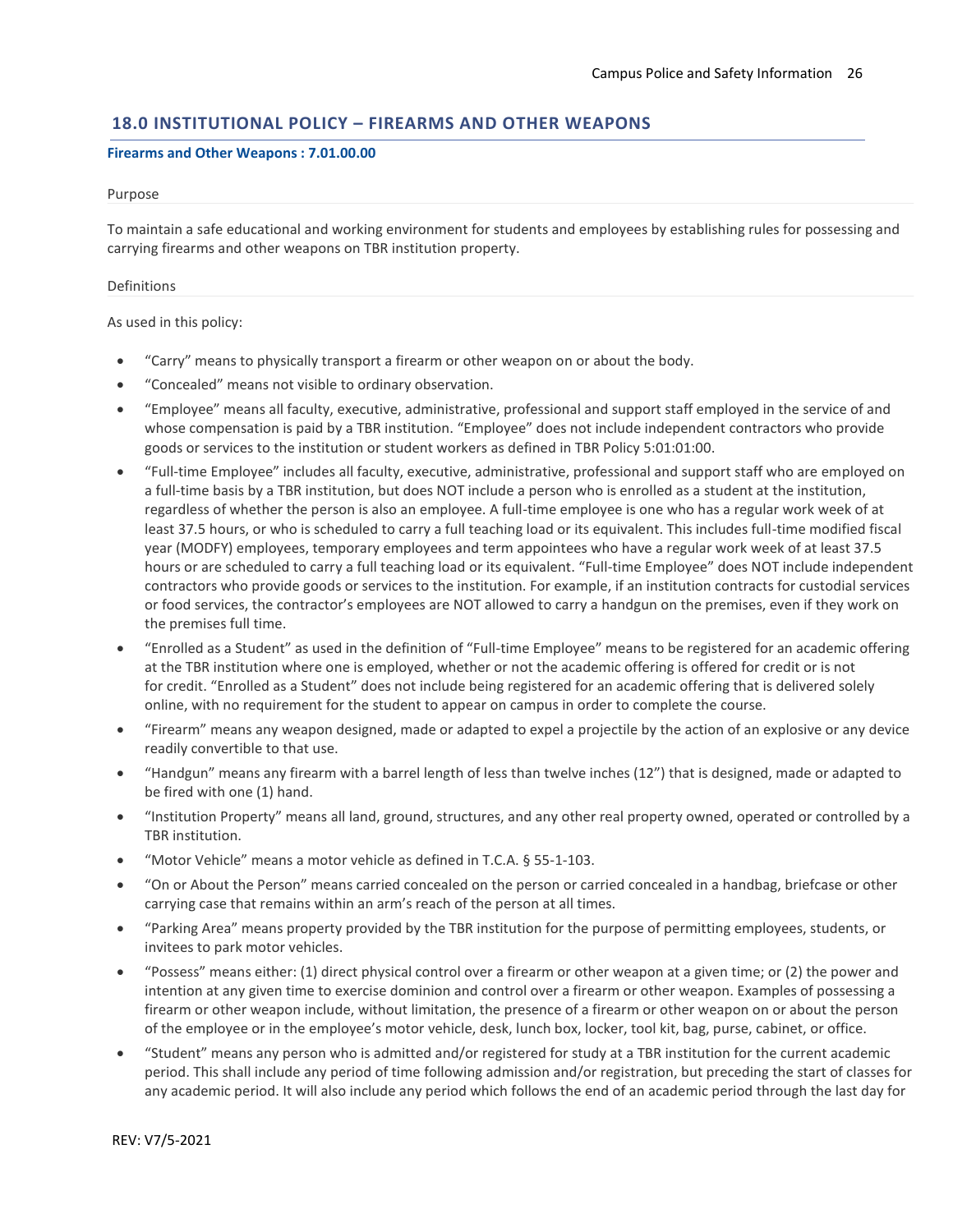registration for the succeeding academic period, and during any period while the student is under suspension from the institution.

- "Valid Handgun Carry Permit" means a current handgun carry permit issued by the State of Tennessee under T.C.A. § 39- 17-1351 or issued by another state that has been given reciprocity under T.C.A. § 39-17-1351(r).
- "Weapon" means firearm; explosive; explosive weapon; bowie knife; hawk bill knife; ice pick; dagger; slingshot; leaded cane; switchblade knife; blackjack; metal knuckles; razors and razor blades, except those used solely for personal shaving; any sharp pointed or edged instrument, except unaltered nail files and clips and tools used solely for preparation of food instruction and maintenance; or any other weapon of like kind, not used solely for instructional or school-sanctioned ceremonial purposes.

#### Policy/Guideline

- I. General Prohibition.
	- A. Except as otherwise provided in this policy, possession of firearms or other weapons on institution property is prohibited. (T.C.A. § 39- 17-1309). (See Exhibit 1, Guide to Gun Laws on Campus)

## II. Exceptions for Employees with Valid Handgun Carry Permits.

- A. In accordance with T.C.A. § 39-17-1309(e)(11) and subject to the limitations set forth in this policy, full-time employees who possess a valid handgun carry permit and are authorized to carry a handgun under T.C.A. § 39-17- 1351 may carry a handgun on property owned, operated, or controlled by the TBR institution at which they are employed, provided that they are not permitted to carry a handgun openly or in any manner in which the handgun is visible to ordinary observation, unless the employee is carrying, displaying, or employing the handgun in justifiable self-defense or in justifiable defense of another during the commission of a crime in which the employee or other person defended was a victim.
	- 1. Full-time employees who intend to exercise this right to carry a handgun must first register with the law enforcement agency or agencies designated by their employing institution to receive that registration. If an institution has locations in more than one jurisdiction, the employee must register with the law enforcement agency in each jurisdiction where they intend to carry on campus. (See Exhibit 2, Handgun Carry Notification & Summary of Campus Concealed Carry Rights & Responsibilities)
	- 2. The registering employees' names and other identifying information shall be confidential, not open for public inspection and shall not be disclosed except to the administrative officer of the institution responsible for security of the institution. However, that administrative officer will not be provided with the names or other identifying information of employees under their direct supervision or for whom they evaluate job performance.
	- 3. The institution's designated law enforcement agency shall develop and implement policies and procedures regarding the registration and confidentiality.
	- 4. Registered employees may not carry a handgun on the property of any TBR institution other than their employing institution. If two or more institutions share a property, properly registered employees of all sharing institutions may carry on the shared property.
	- 5. Full-time employees who elect to carry a handgun under T.C.A. § 39-17- 1309(e)(11) shall have their valid hand gun carry permit in their immediate possession at all times when carrying a handgun and shall display the permit on demand of a law enforcement officer.
	- 6. Part-time employees may not carry a handgun on institution property, even if they have carry permits.
	- 7. The institution's designated law enforcement agency may develop and implement a course or courses to be offered to employees electing to carry a handgun under T.C.A. § 39-17-1309(e)(11). Firearm safety shall be a component of any such course offered. Institutions are not required to offer such courses. Employees are not required to participate in such courses if they are offered.
	- 8. Employees who elect to carry a handgun under T.C.A. § 39-17-1309(e)(11) are not permitted to carry a handgun at the following times and at the following locations: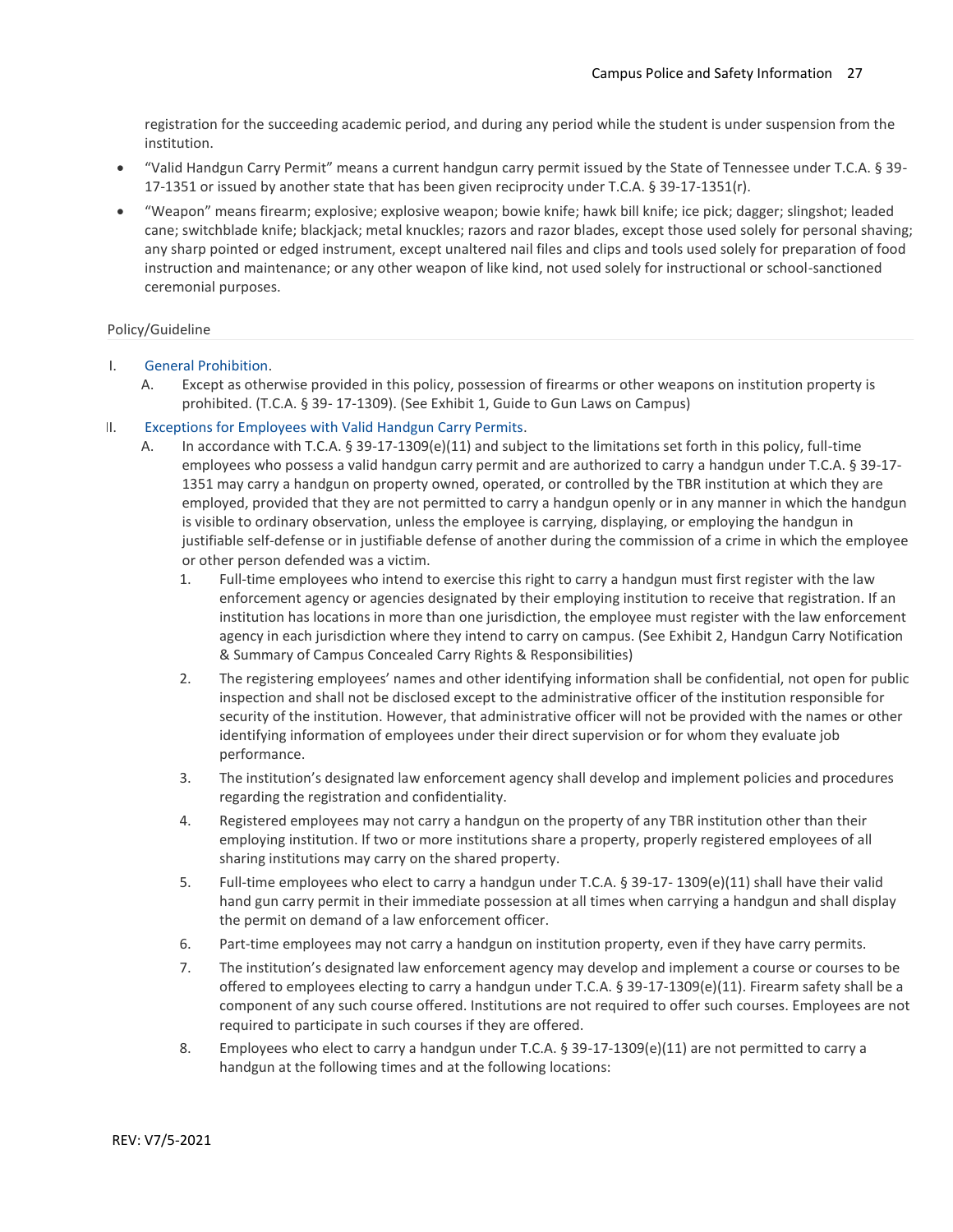- a. Stadiums, gymnasiums, and auditoriums when school-sponsored events are in progress, such as ball games; pep rallies; convocations; graduations; concerts, plays and other entertainment; etc. This includes such events that are sponsored by recognized student organizations.
- b. Formal meetings regarding employee or student disciplinary matters.
- c. Formal meetings regarding tenure issues.
- d. A hospital, or an office where medical or mental health services are the primary services provided, such as a clinic, student health center or a mental health counseling center.
- e. Any location where a provision of state or federal law prohibits the carrying of a handgun on that property, including, but not limited to:
	- 1. On the premises of a child care agency, in any vehicle used by a child care agency to transport children, or in the presence of a child being cared for by a child care agency, such as a campus day care center. (*Source: Rules of the Tennessee Department of Human Services, Chapter 1240-04-03, Licensure Rules for Child Care Centers*);
	- 2. In or on any public K-12 school building, bus, school campus, grounds, recreation area, athletic field or any other property owned, operated, or while in use by any K-12 board of education, school, or directors for the administration of any public or private K-12 educational institution. This includes buildings or parts of buildings that are dedicated to use by a campus K-12 school, middle college, etc. (*Source: T.C.A. § 39-17-1309*);
	- 3. In or on any building, bus, campus, grounds, recreation area, athletic field or any other property owned, operated, or while in use by a private institution of higher education that prohibits possession of firearms on its property. For example, if your institution operates in a facility shared with a private institution of higher education that prohibits firearms on its property, a TBR employee will not be able to carry a handgun into the portion of the facility controlled by the private institution. (*Source: T.C.A. § 39-17-1309*);
	- 4. A public park, playground, civic center or other building facility, area or property which, at the time of the employee's possession of a handgun, the employee knows or should know is being used by board of education, school, college or university board of trustees, regents, or directors for the administration of any public or private educational institution for the purpose of conducting an athletic event or other school-related activity on an athletic field, permanent or temporary, including but not limited to, a football or soccer field, tennis court, basketball court, track, running trail, Frisbee field, or similar multi-use field (*Source: T.C.A. § 39-17-1311*); and
	- 5. A federal facility. (*Source: 18 United States Code § 1930*)
- f. Property leased to the institution, if the lessor has prohibited the possession of firearms on the premises.
- g. In any motor vehicle that is owned, operated, or controlled by a TBR institution and that is provided to an employee for use during the course of employment. The Chancellor may grant an exception to this prohibition to Presidents who are provided a TBR vehicle under the terms of their employment agreement.
- 9. The employee shall not possess a handgun:
	- a. While under the influence of alcohol or any controlled substance or controlled substance analogue (*Source: T.C.A. § 39-17-1321*); or
	- b. While consuming liquor, wine, beer, or other alcoholic beverage within the confines of an establishment open to the public where liquor, wine, beer, or other alcoholic beverages are served for consumption on the premises. (*Source: T.C.A. § 39-17-1321*)
- 10. Employees who elect to carry a handgun under T.C.A. § 39-17-1309(e)(11) shall not disclose the fact that they are carrying a handgun with the intent to intimidate or threaten other employees, students or third parties.
- B. Any employee who is the holder of a valid handgun carry permit recognized in Tennessee may, unless expressly prohibited by federal law, transport and store a firearm or firearm ammunition in the permit holder's motor vehicle while on or utilizing a parking area if: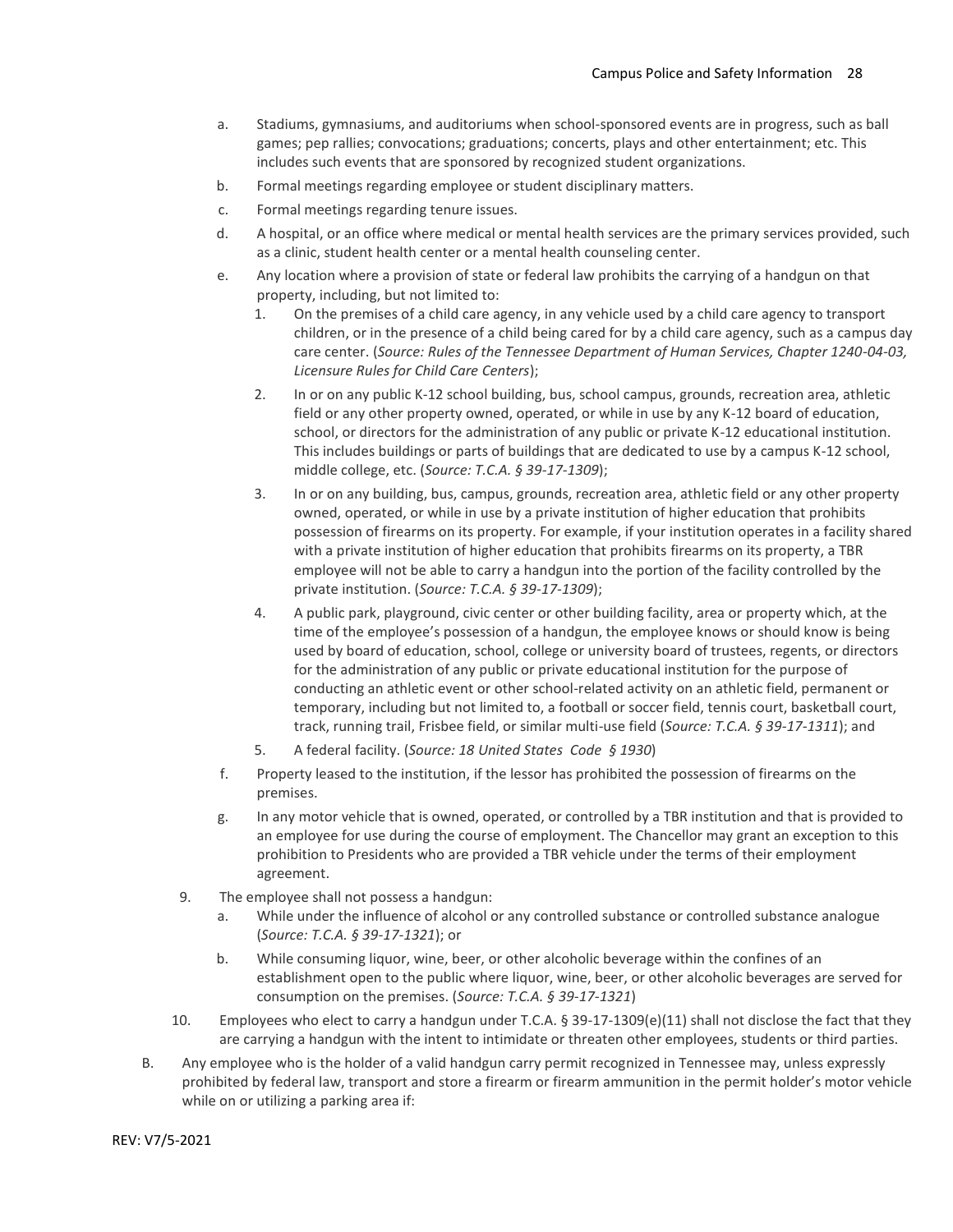- 1. The employee's motor vehicle is parked in a location where it is permitted to be, and
- 2. The firearm or ammunition being transported or stored in the motor vehicle:
	- a. Is kept from ordinary observation if the employee is in the motor vehicle; or
	- b. Is kept from ordinary observation and locked within the trunk, glove box, or interior of the employee's motor vehicle or a container securely affixed to such motor vehicle if the employee is not in the motor vehicle.
- 3. An employee transporting, storing or both transporting and storing a firearm or firearm ammunition in accordance with this paragraph does not violate this policy or the law if the firearm or firearm ammunition is observed by another person or security device during the ordinary course of the employee securing the firearm or firearm ammunition from observation in or on a motor vehicle.
- C. When on the premises of the TBR institution where they are employed, employees who are registered to carry a handgun on the premises under T.C.A. § 39-17-1309(e)(11) and this policy must have the handgun either:
	- 1. On or about their person, which means that the gun must be carried concealed on the person or it must be carried concealed in a handbag, briefcase or other carrying case that remains within an arm's reach of the person at all times; or
	- 2. Secured in their personal motor vehicle in accordance with T.C.A. § 39- 17-1313.
	- 3.

## I. Other Exceptions to the Prohibition on Weapons

- A. A person may possess or carry a firearm or other weapon used solely for instructional or school-sanctioned ceremonial purposes on institution property.
- B. A non-student adult may possess a firearm, if the firearm is contained within a private vehicle operated by the adult and is not handled by the adult, or by any other person, while the vehicle is on institution property.
- C. Persons employed in the Army, Air Force, Navy, Coast Guard or Marine service of the United States or any member of the Tennessee National Guard, when in the discharge of their official duties and acting under orders requiring them to carry arms or weapons, may possess the weapons required by the orders.
- D. Civil officers of the United States in the discharge of their official duties may possess required weapons.
- E. Officers and soldiers of the militia and the National Guard, when called into actual service, may possess required weapons.
- F. POST-certified, active-duty law enforcement officers, whether on or off duty, may possess and carry their service firearm on institution property.

## II. Right to Search for Weapons

- G. Any TBR institution has the right to search for illegally possessed weapons in any area on the institution's premises, including, but not limited to, lockers, furniture, containers, drawers, equipment or other facilities, lunch boxes, brief cases, personal bags, personal toolboxes or tool kits, parking lots, TBR vehicles and other vehicles parked on the institution's premises.
	- 1. **Such searches may only be conducted by law enforcement officers.**

#### III. Sanctions

- H. Violation of the applicable laws regarding possession of firearms or other weapons on TBR institution property shall be reported to the law enforcement agency or agencies having jurisdiction and may result in arrest and prosecution.
- I. Violation of this policy and/or the applicable laws regarding possession of firearms or other weapons on TBR institution property shall result in disciplinary action, up to and including immediate termination of employment or expulsion from the institution.
- J. No TBR institution shall take any adverse employment or disciplinary action against an employee or student based solely on the fact that the person has carried a handgun on TBR institution property in compliance with T.C.A. § 39-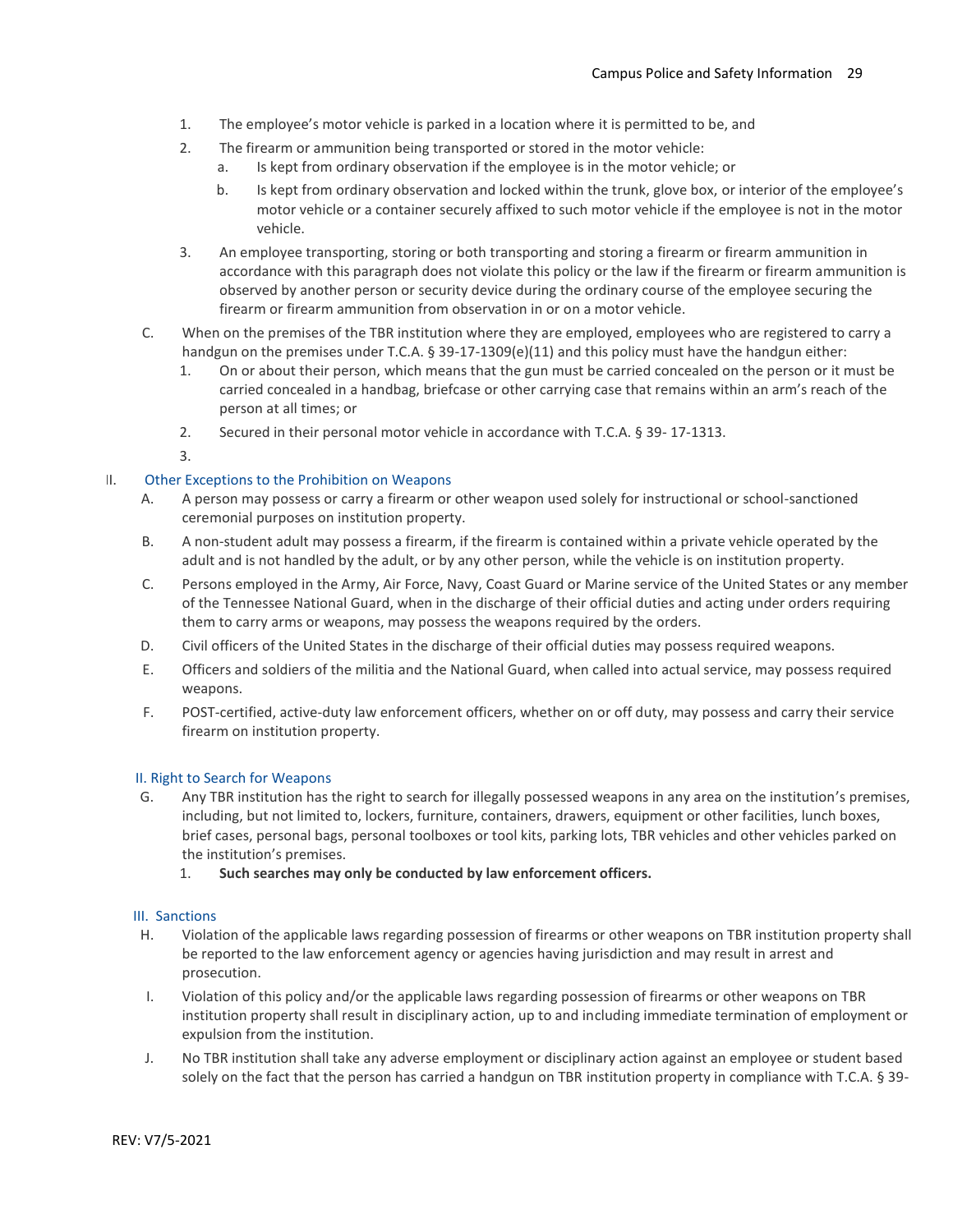17- 1309(e)(11) and this policy or stored a firearm or firearm ammunition in a motor vehicle on institution property in compliance with T.C.A. § 39-17-1313.

## IV. Limitations of Liability

- K. Unless carrying a handgun is a requirement of the employee's job description, the carrying of a handgun as allowed by T.C.A. § 39-17-1309(e)(11) is a personal choice of the employee and not a requirement of the employing institution. Consequently, an employee who carries a handgun on property owned, operated or controlled by the TBR institution at which the employee is employed is not:
	- 1. Acting in the course of or scope of their employment when carrying or using the handgun;
	- 2. Entitled to workers' compensation benefits under T.C.A. § 9-8- 307(a)(1)(K) for injuries arising from the carrying or use of a handgun; or
	- 3. Immune from personal liability with respect to use or carrying of a handgun under T.C.A. § 9-8-307(h).
- L. A TBR institution is absolutely immune from claims for monetary damages arising solely from or related to an employee's use of, or failure to use, a handgun by an employee of that institution who has elected to carry a handgun under T.C.A. § 39-17-1309(e)(11).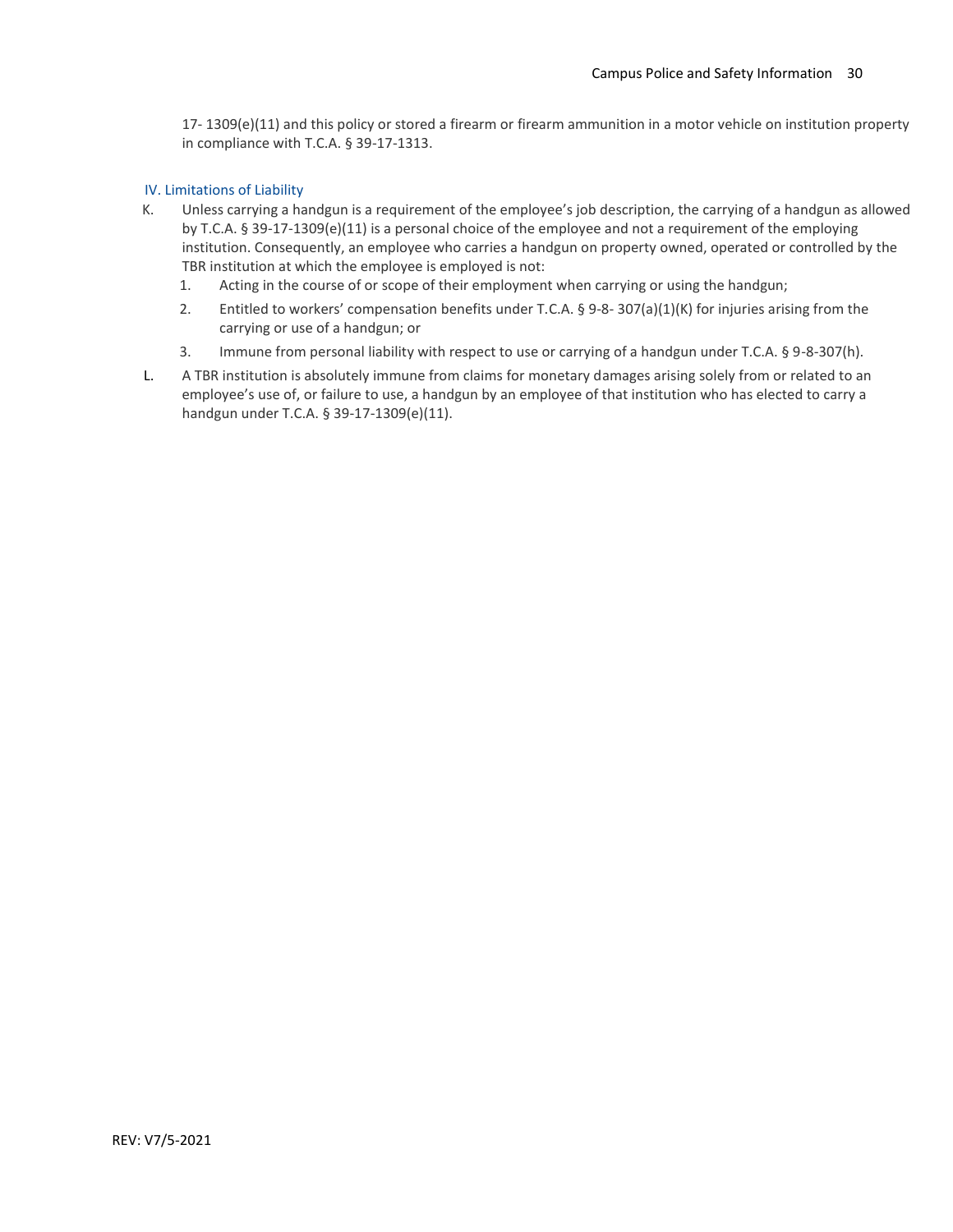## **19.0 BOMB THREAT INFORMATION SHEET**

|                                                                                                                                          |                                                                                                                        |                                                                                                           | Phone Number on Display: Time of call: Length of Call:                                      |                                                                                                                                                                  |                                           |  |
|------------------------------------------------------------------------------------------------------------------------------------------|------------------------------------------------------------------------------------------------------------------------|-----------------------------------------------------------------------------------------------------------|---------------------------------------------------------------------------------------------|------------------------------------------------------------------------------------------------------------------------------------------------------------------|-------------------------------------------|--|
|                                                                                                                                          |                                                                                                                        |                                                                                                           |                                                                                             | Exact wording of call (BE SPECIFIC AND COMPLETE): The contract of the state of call (BE SPECIFIC AND COMPLETE):                                                  |                                           |  |
| <b>QUESTIONS TO ASK</b>                                                                                                                  |                                                                                                                        |                                                                                                           |                                                                                             |                                                                                                                                                                  |                                           |  |
| Question                                                                                                                                 |                                                                                                                        |                                                                                                           | Answer                                                                                      |                                                                                                                                                                  |                                           |  |
| When is the bomb going to explode?                                                                                                       |                                                                                                                        |                                                                                                           |                                                                                             |                                                                                                                                                                  |                                           |  |
| Where is it located right now?                                                                                                           |                                                                                                                        |                                                                                                           |                                                                                             |                                                                                                                                                                  |                                           |  |
| What does it look like?                                                                                                                  |                                                                                                                        |                                                                                                           |                                                                                             |                                                                                                                                                                  |                                           |  |
| What kind of bomb is it?                                                                                                                 |                                                                                                                        |                                                                                                           |                                                                                             |                                                                                                                                                                  |                                           |  |
| What will cause it to explode?                                                                                                           |                                                                                                                        |                                                                                                           |                                                                                             |                                                                                                                                                                  |                                           |  |
| Did you place the bomb?                                                                                                                  |                                                                                                                        |                                                                                                           |                                                                                             |                                                                                                                                                                  |                                           |  |
| Why?                                                                                                                                     |                                                                                                                        |                                                                                                           |                                                                                             |                                                                                                                                                                  |                                           |  |
| What is your address?                                                                                                                    |                                                                                                                        |                                                                                                           |                                                                                             |                                                                                                                                                                  |                                           |  |
| What is your name?                                                                                                                       |                                                                                                                        |                                                                                                           |                                                                                             |                                                                                                                                                                  |                                           |  |
| <b>Caller's Identity:</b><br>$\Box$ Male $\Box$ Female<br>Adult <i>Juvenile</i><br>Approximate Age:                                      |                                                                                                                        | Call Origin:<br>TLocal<br>Long Distance<br>$\Box$ Booth $\Box$ Internal                                   |                                                                                             | Language:<br>Excellent/Well Spoken/Clear<br>□Good<br>□ Fair                                                                                                      | $\Box$ Poor/Foul                          |  |
| Voice/Manner:<br><b>T</b> Familiar<br>  Unfamiliar<br>Normal/Calm<br>Pleasant<br>Loud<br>$\sqrt{\text{Soft}}$<br>Rapid<br>$\exists$ Slow | High Pitched<br>$\Box$ Deep<br>$\Box$ Angry<br>$\exists$ Raspy<br>Irrational<br>Coherent<br>$\sqcap$ Accent<br>Excited | Nasal<br>Rational<br>Emotional<br>Deliberate<br>$\Box$ Righteous<br>Laughing<br>Incoherent<br>Intoxicated | Stuttering<br>Clearing Throat<br>Slurred<br>Cracking<br>$\Box$ Lisp<br>Disguised<br>□Ragged | <b>Background Sounds</b><br>Street Noise<br>Factory Machines<br>$\Box$ Voices<br>PA System<br>Music<br>$\sqrt{\frac{1}{100}}$<br>Animal Sounds<br>Kitchen Noises | Clear/No Noise<br>□Static<br>$\Box$ Other |  |

**An assessment of information/circumstances will determine further action.**